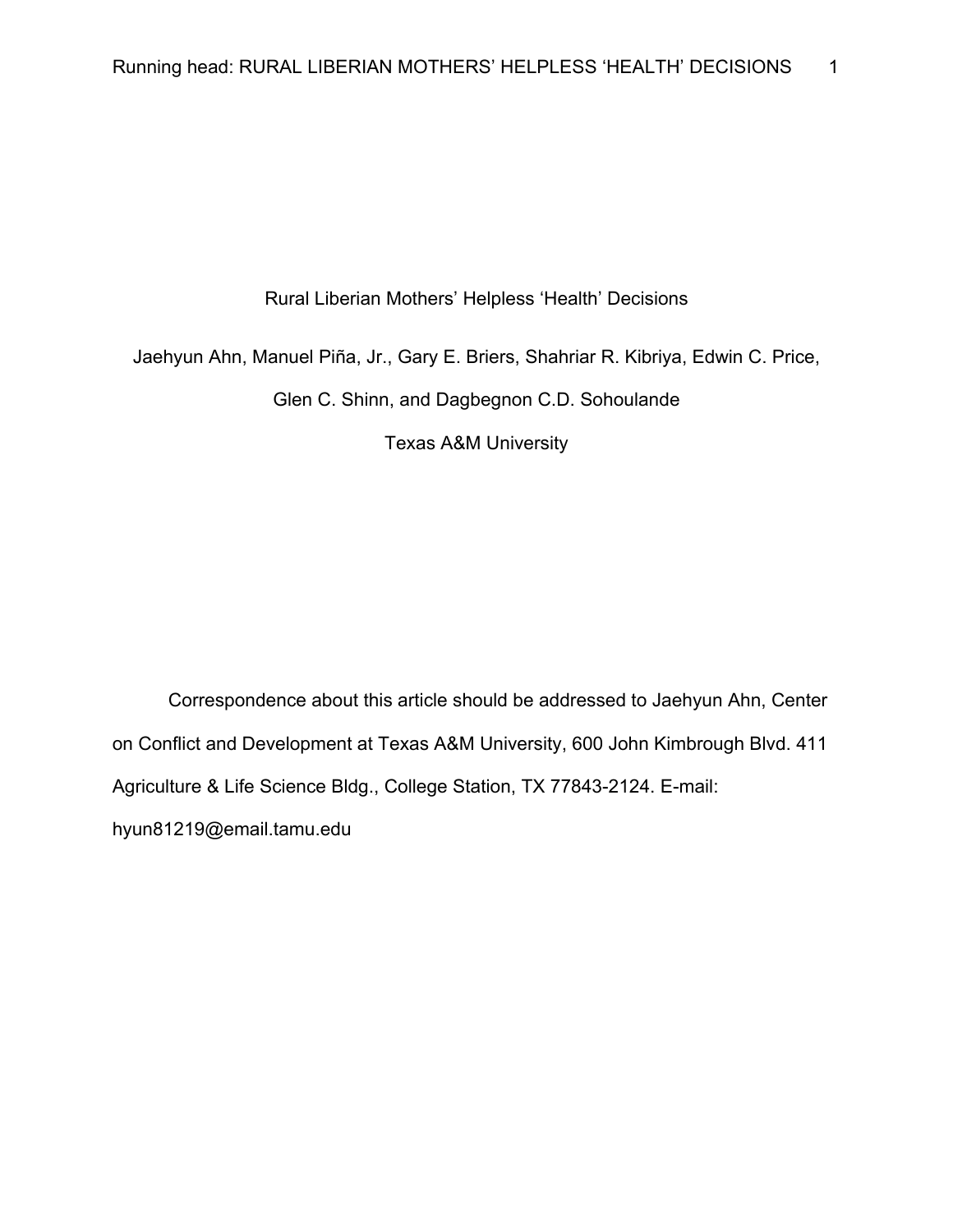#### Abstract

In the fourteen years since the end of Liberia's civil war, Liberian women have experienced many adversities because of continued civil conflict. Empirical studies are lacking; this article fills that gap. Analysis of the 2007 and the 2013 Liberia Demographic and Health Surveys (LDHS) reveal a vast disparity between rural and urban populations. This study focuses on 15 to 19-year-old women in five regions in the 2013 LDHS. The population's Body Mass Index (BMI) is used to identify the nutritional status of Liberian mothers and categorized for ordered logistic regressions. Also, a Monte Carlo (MC) Simulation is performed to show the effect of wealth (based on years of education). Age, literacy, and wealth have positive relationships with BMI. The Cumulative Distribution Function (CDF) Graph after 500 iterations shows a huge wealth gap between the South Central and other four regions of the country. Implications arise from the results that young rural Liberian mothers have been the most disadvantaged in health, education, and wealth. The prevalence of 'traditional' agricultural techniques in rural Liberia causes households to remain impoverished and malnourished. These circumstances might not differ from the pre-war period. They were and remain helpless decision makers in Liberia. This paper will illuminate the possible future impacts of the prevailing conditions in Liberia on not only the country itself but also in other surrounding and far away countries, e.g., internally displaced persons, refugees, and asylees.

*Keywords*: post conflict, rural Liberia, Liberia Demographic and Health Surveys, mothers, health, education, wealth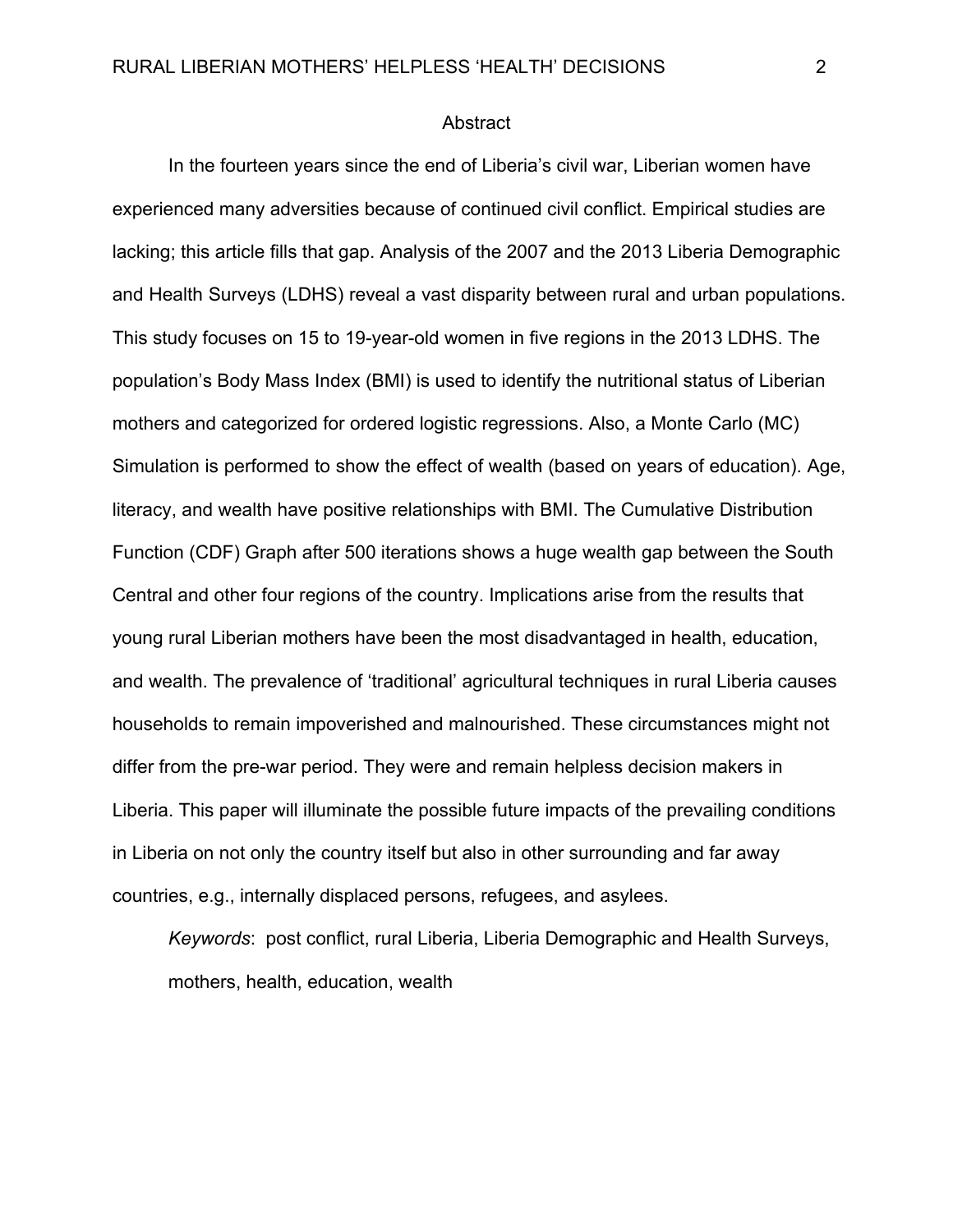#### **Liberia in the pre-, in- and post- conflict**

Liberia is a small, multiethnic country on the West African Coast, sharing borders with the Ivory Coast, Guinea, and Sierra Leone. Sixteen indigenous tribes have had constant conflict with Americo-Liberians, descendants of freed American slaves since becoming independent in 1847 (Akpan, 1973). An unequal power distribution -- where a population of 2.5% of Americo-Liberians has led other ethnic groups -- has caused the country to experience several stages of conflict which impacted its residents' economic, food, and health security. Liberians started riots in 1979 after a rice importer, belonging to the family of the Americo-Liberian President Tolbert Jr., raised the price of the staple crop (Okolo, 1981). One year later, Master Sergeant Samuel K. Doe from the Krahn tribe executed the president and his cabinet members. President Doe exercised his power until his successor, a rebel leader and an Americo-Liberian, Charles McArthur Ghankay Taylor, overthrew Krahn in a military coup (Utas, 2005). The country then entered a fourteen-year internal conflict.

 Because of a civil war from 1989 to 2003, the national economy deteriorated, e.g., the national Gross Domestic Product (GDP) per capita fell from \$1,458 in 1980 to \$270 in 2003 (contant 2010 USD), a large number of Liberians lost family members, and farms were burned, abandoned, and neglected. Liberia was the wealthiest among average Sub-Saharan African Countries, Ghana, and Senegal, in 1960s and 1970s. Since 2003, the country has not fully restored to its previous national wealth. Appendix A displays the economic trend.

The country also lost human capital due to the conflict. According to Fuest (2008), the war caused approximately 2.5 million Liberians to be displaced. This number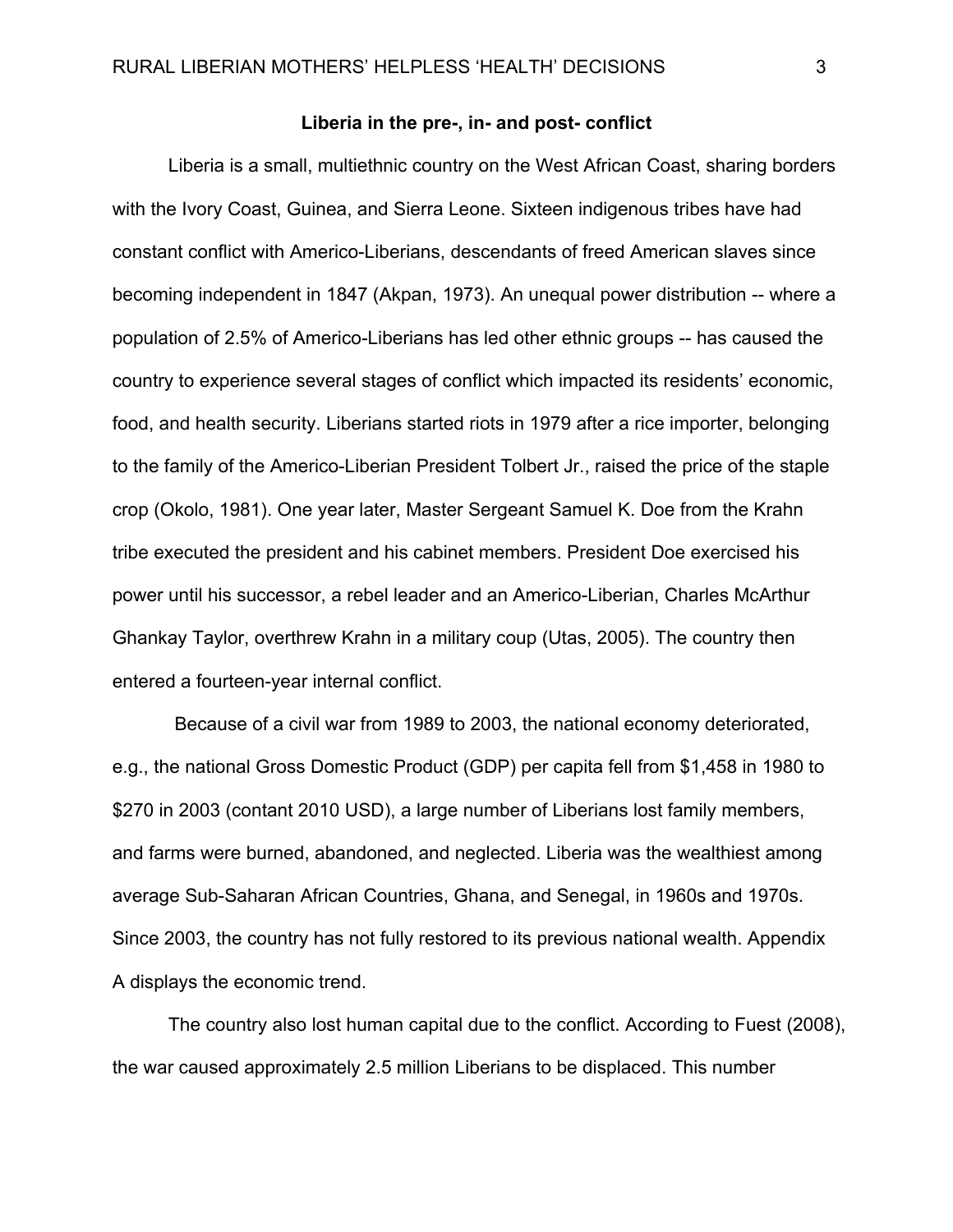equaled half the entire population. The main helpless victims among groups of people were 15 to 19-year-old Liberian females. The second appendix presents a linear correlation matrix between chosen variables. In the first row, Liberians armed with weapons increased the rate of adolescent fertility by over 50%. Paradoxically, the higher teenage pregnancy rate due to sexual violence lowered the age of life expectancy by more than half, regardless of gender at birth. Swiss et al. (1998) writes about the sexual violence during the internal conflict against women in the reproductive age. Parents could not provide a place of safety for vulnerable infants. The armed forces also negatively influenced not only food production but also community health. Both crop and food production indices plummeted because of the armed forces. Undoubtedly, weapons destroyed Liberian agriculture. Damage was even worse in health care systems. Rebel forces blocked children from receiving universal immunization against childhood diseases. As a result, the government could not expend all efforts on the care of innocent people.

The civil war ended in 2003; however, some unresolved conflict persists. Beekman et al. (2013) provide reasons for barriers to parallel development and social class in post-conflict societies. The Liberian government has tried a piecemeal approach to these various tensions. Political tensions continue while many live from hand-to-mouth. The United Nations Development Program (UNDP) ranks Liberia 177 of 188 countries on the Human Development Index (HDI). UNDP (2016) released the latest HDI in 2015, which shows that Liberia has improved approximately 0.03 since 2003. The lowest 41 countries could not demonstrate well-balanced human development in education, longevity, and the living standard. Among the major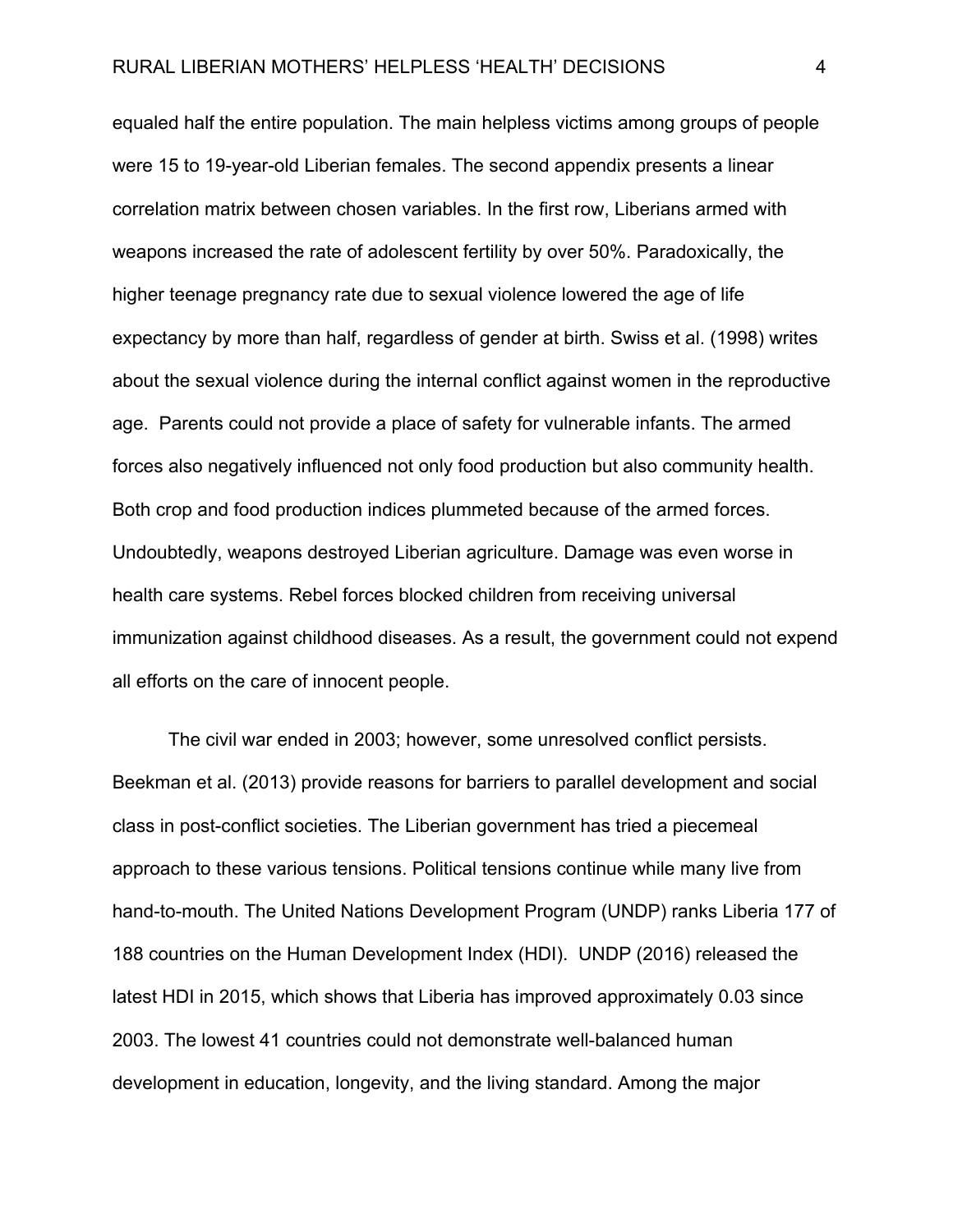indicators, Liberia earns the least per capita Gross National Income (GNI) after the Central African Republic. The Democratic Republic of Congo records almost an equal GNI (680 USD) to Liberia (683 USD).

#### **Growing Disparity between Rural and Urban Residents**

Inequality could trigger socioeconomic disparity (Sohoulande Djebou, Price, Kibriya, & Ahn, 2017). The higher inequality indicator implies that the wealth of the nation is unequally distributed. Most Liberians may not endure conditions of extreme poverty.

Docile, uncertain, and weak regulations for valuable natural resources such as diamonds, rubber, and iron ore may set situations back to the pre-conflict stage. The social and political hierarchy in rural Liberia could be another cause that may not allow households to enjoy prosperity. Community chiefs used to and still allocate intangible and tangible assets (Beekman, Bulte, & Nillesen, 2013). The title is not honorary. Elders recommend a few candidates and community members select one. The government appoints the person as a new chief. Reno (2008) provides cases where leaders exercise power for personal gain. It might become the logic behind the creation of classbased communities and allegations of corruption.

Beekman et al. (2013) note that most Liberians engage in agriculture. A large proportion of agricultural commodities contribute to the national GDP, yet this has annually decreased. Rice and cassava are two dominant staple crops. Nimba, Bong, Lofa, and Grand Bassa Counties account for around 70% of the country's production.

A survey team from the Center on Conflict and Development (ConDev) at Texas A&M University, sponsored by the Howard G. Buffett Foundation, teamed up with the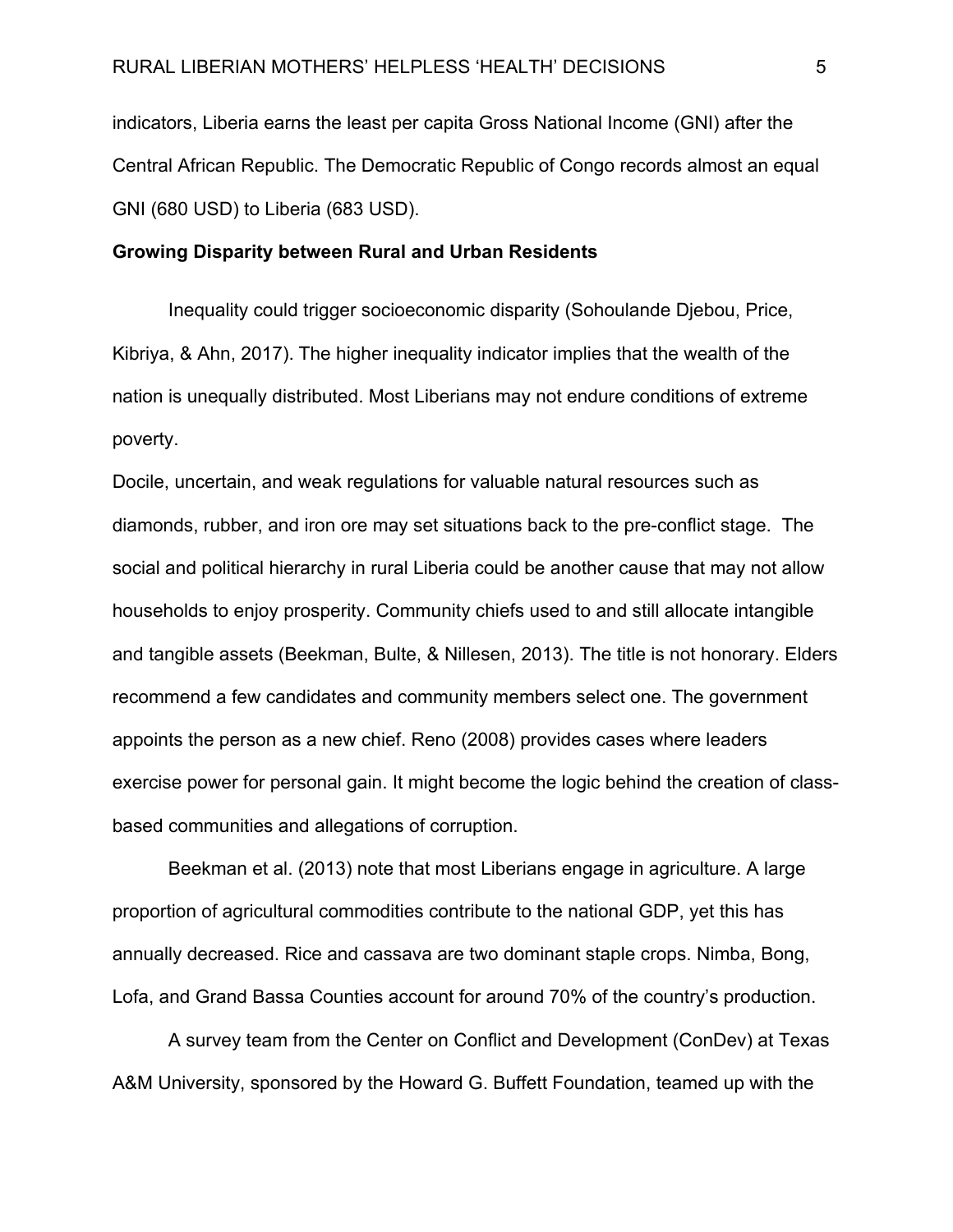Liberia Institute of Statistics and Geo-Information Services (LISGIS). Together, ConDev and LISGIS conducted household surveys in rural Liberia and reported in 2013 the prevalence of 'traditional' agricultural techniques dating to the 1970s, including a lack of proper land preparation, few inputs, and no machinery. This resulted in stagnant rice yields of less than two metric tons per hectare that prevailed over four decades (Center on Conflict and Development, 2013). The amount is an average among swamp rice (otherwise called lowland rice); upland rice, traditional varieties, and others were not indicated. Two additional appendices may promote a better understanding than a readonly text. Appendix C presents Liberia's rice yields up to 2013. Productivity was stationary during the period of war. Although rural Liberia recorded the highest kilograms per hectare in 2013, the amount was still lower than the world's average in 1961. If the trend continues, rice production of Liberia may be less than half of the world's average output by around 2040.

Appendix D, adapted from Currens (1976), for showing farming techniques. Among 326 surveyed households in Grand Bassa, Lofa, and Nimba, 87% answered they grow upland rice. Some "blessed" farmers could have two types of land – wetland and dry land – to double-crop rice. Farmers repeated "blessed" in the field. A land conversion, e.g., barren land to swamp, happens due to the laws of nature, not because of irrigation technology. Rice cultivation requires a significant labor force. Scarce resources and inadequate support for infrastructure result in no improvement in agricultural technology and labor availability. Males and females farm through a division of labor approach. Wives and daughters burn fallen trees to get more farm land. They plant rice and scare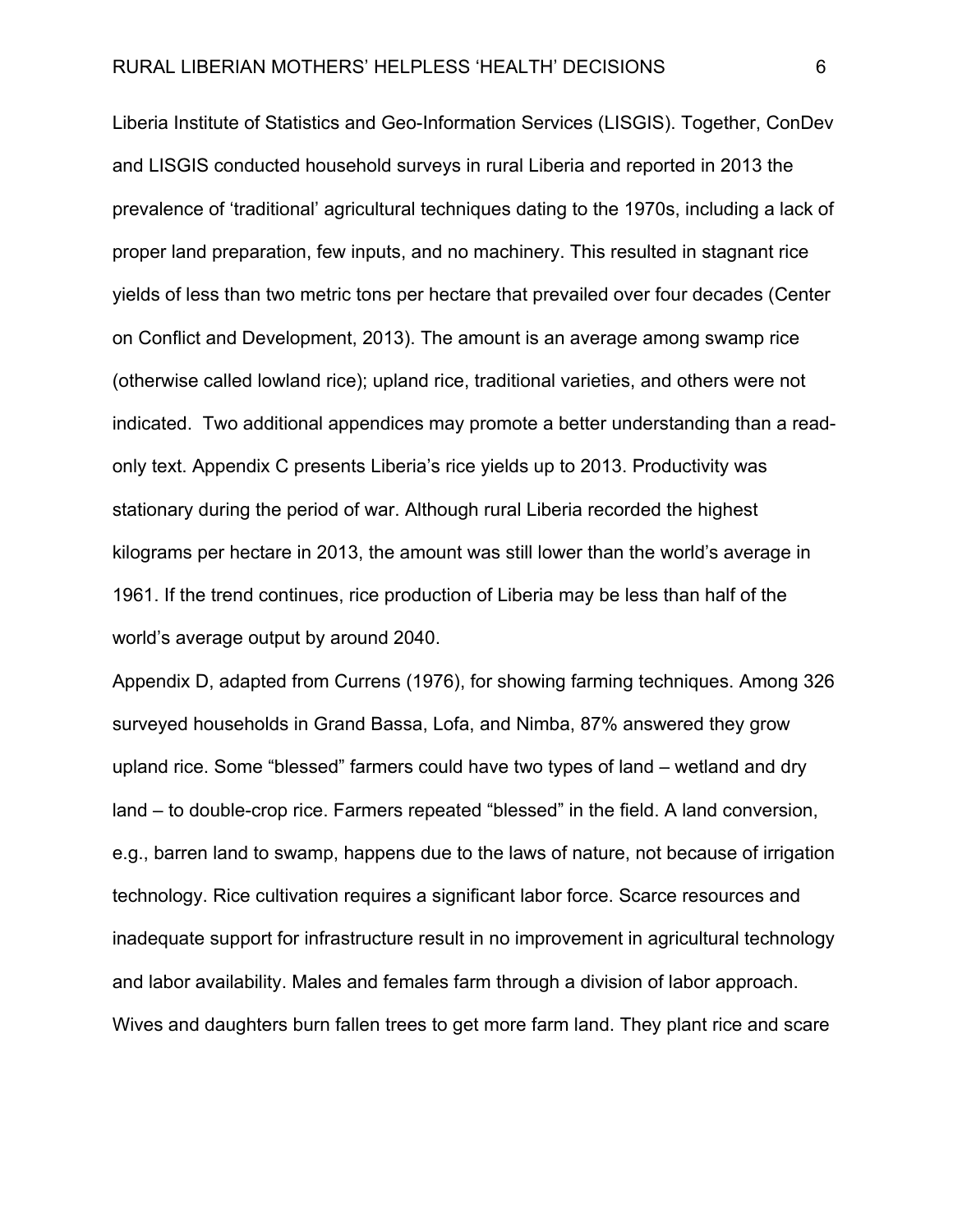birds away together with male members of a family. Also, female members weed out and support harvesting in the season or the end of a rainy season.

Neighbors rotationally share the heavy workload in accordance with the Kuu systems i.e., a cooperative system (Beekman, Bulte, & Nillesen, 2013). The biggest drawback of subsistence grain farming is not only an insufficient amount of supply but also the lowquality output. Rural households are concerned with food shortages and malnutrition, besides poverty.

Sohoulande Djebou et al. (2017) imply that agricultural technology and farm assets are not the only factors to describe hardship of rural households of Liberia, unlike Ghana and Senegal. A suggestion for social scientists is to compare one region to another in Liberia to measure the growing socioeconomic disparity.

 Aside from structural problems in rural Liberia, urbanization has exploded since 2003. The population has increased to over 4.5 million and over 30% live in Montserrado County which includes the capital – the city of Monrovia (FAO, n.d.). Nominal GDP has been growing since the end of the civil conflict, albeit slowly between five and six percent based on economic perspectives by the World Bank (2012). The World Bank Group (2016) anticipates that low-income countries may experience six percent annual GDP growth on average until 2019. The rate of economic growth in Liberia may be lower than others in developing nations.

 However, life in Monrovia may differ from rural Liberia. Urban people have more opportunities in education, health, and financial resources. Despite this, a high density of population may cause the need for more social infrastructure in a decade.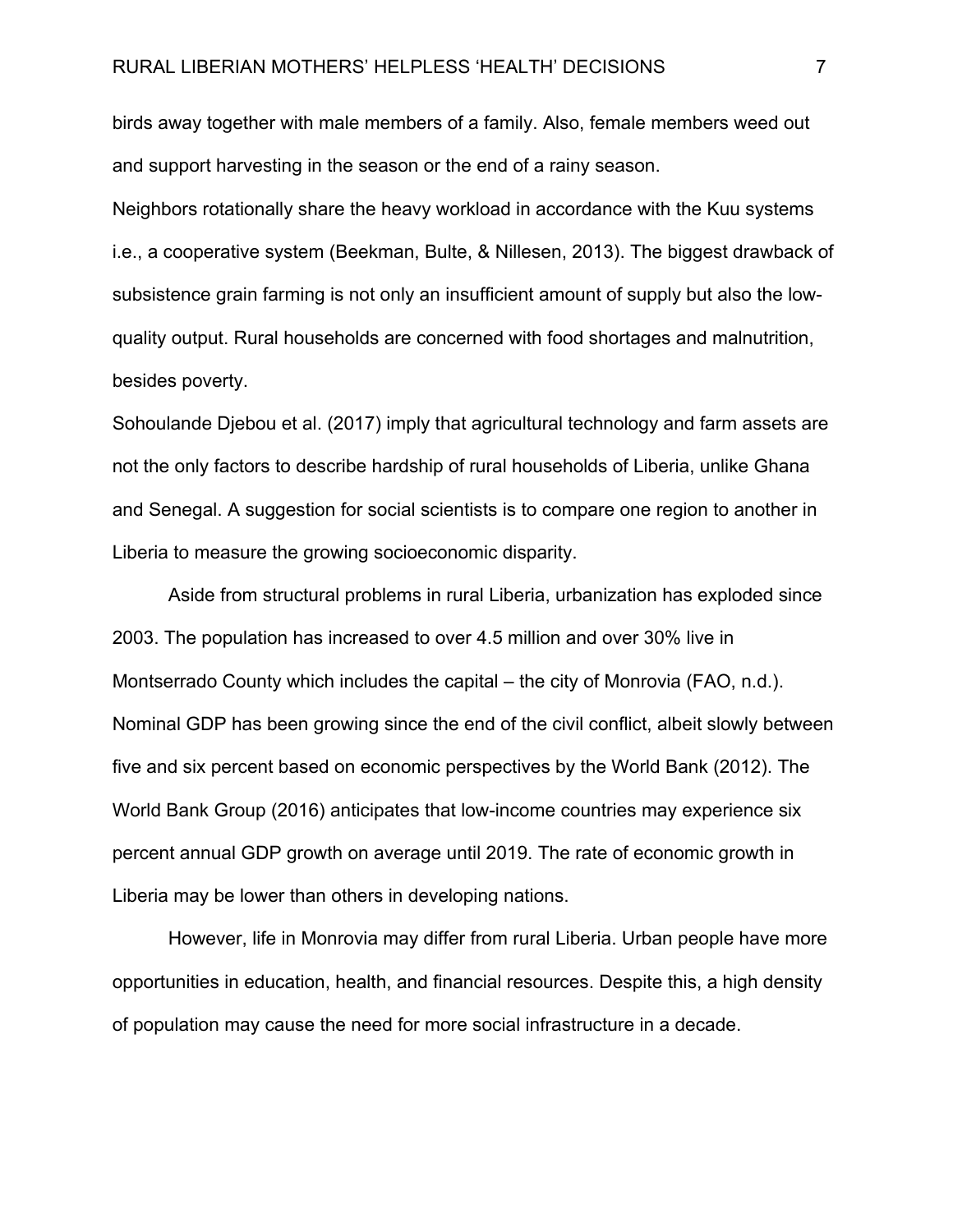### **Purpose of the Study**

The purpose of this study is twofold. First, readers may find several critical factors that influence health among the female child-bearing population, i.e., ages 15 to 49. Second, young Liberian women in urban and rural areas ages between 15 and 19 are the narrow subpopulations to show a socioeconomic gap over the next decade. Beekman et al. (2013) list the last two elements that might increase constant tensions in post-conflict societies as age and gender. The study will prove reasons for the importance of studying this population. These two populations are the most vulnerable and yet the most necessary and important to restore the country, an important consideration not only in surrounding countries but also other countries in post-conflict eras. Their health and social empowerment may bring prosperity to their families.

#### **Data Description and Method**

The article was written after analyzing the Liberia Demographic and Health Surveys (LDHS). Two separate 2007 and 2013 LDHS data sets were considered to trace and simulate health and socioeconomic status of the target populations. The 1986 LDHS summary report was also referred to reflect findings.

Footman et al. (2015) outline several features of the Demographic and Health Surveys (DHS). The DHS provide health information on females between 15 and 49 years, the reproductive age. The United States Agency for International Development (USAID) has funded over 90 national statistical offices in Low and Middle-Income Countries (LMICs) since 1984. Survey questionnaires cover fertility, gender, nutrition, and maternal and child health. Policy makers, project managers, and researchers in the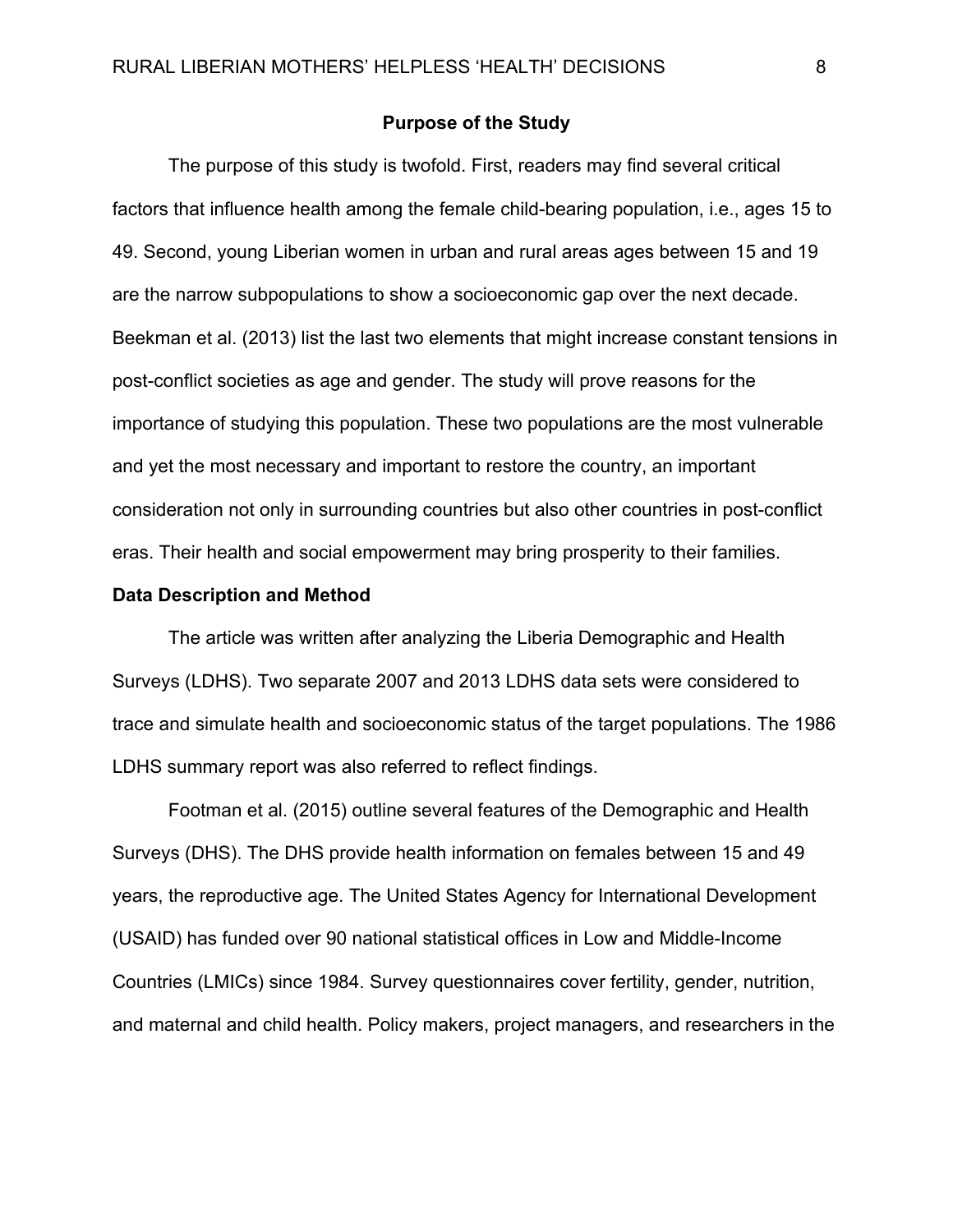world regard the DHS as an essential and reliable data source not only to identify health issues but also to provide better health services.

 LISGIS conducted the 2007 and 2013 LDHS and published reports for public information. One key finding of the 2007 LDHS is that approximately 10% of Liberian females were malnourished. In Body Mass Index (BMI), they are under 18.5 kg/m<sup>2</sup>. BMI includes critical personal information of height and weight, and a BMI range of 18.5 kg/m<sup>2</sup> to 24.9 kg/m<sup>2</sup> is normal.

The 2007 LDHS report states that another 21% were obese (25 kg/m<sup>2</sup> < BMI < 30 kg/m<sup>2</sup>) or at the stage of obesity (30+ kg/m<sup>2</sup>). The proportion of the overweight and obesity grew to 27%, whereas females who are underweight declined by three percent in 2013. In the 2007 LDHS report, LISGIS explains that a group of older women in Monrovia, which is the wealthiest and most educated, was inclined to be overweight. But the 2013 LDHS report omits the relationship between BMI and education, notwithstanding showing a positive correlation between BMI and wealth, and BMI and age in the report. BMI, ages of female interviewees, wealth, education, geographic advantages/disadvantages, and other health-related variables were subdivided into ordered categories to illuminate more complicated relationships.

Appendices E and F are three-way contingency tables to add more information. In 2007, female respondents in rural areas had more chronic energy deficiency than urban interviewees regardless of age. A majority (at least over 50%) responded with a normal BMI range regardless of where they resided. However, two age groups, 25 to 29 and 30 to 34, had more obesity in the city.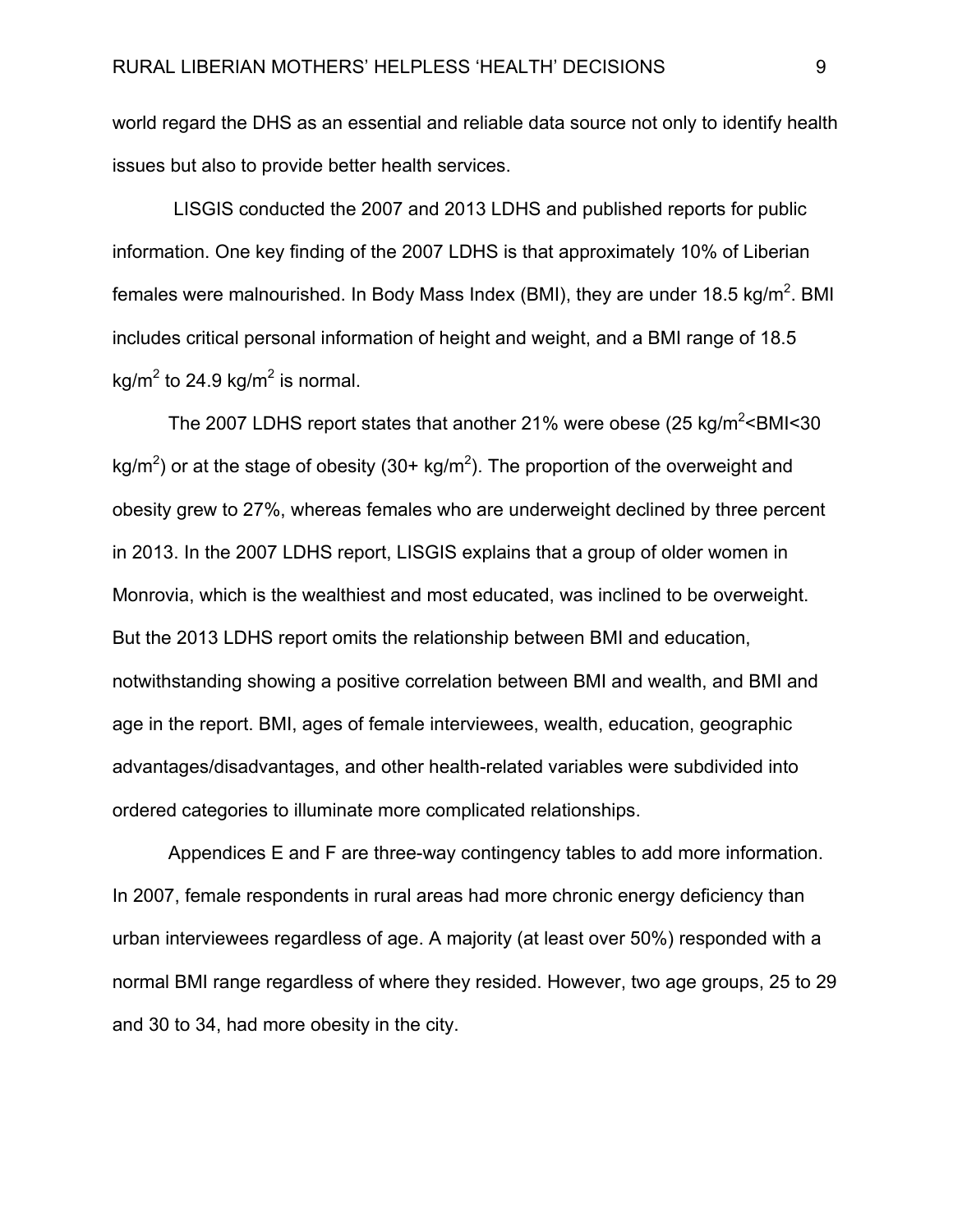The 2013 LDHS had a similar number of respondents. Even though only 10% of female interviewees were under normal BMI, rural residents reported more severe chronic energy deficiency. Urban and rural residents between 45 and 49 years of age showed the widest 'health' gap in 2013. In numerical terms, 26 (81%) were undernourished, while six (19%) in urban areas reported being under normal BMI.

Loaiza and Macro (1997) also consult BMI to evaluate the nutritional state of mothers. After analyzing DHS data for ten Sub-Saharan African Countries, three North African Countries, and five Latin American Countries, the authors conclude that age, education, ethnic communities/religion/language, and socioeconomic status influence BMI. The authors contend that the respondents' residence might or might not impact health status.

In this study, age of mother, education, and socioeconomic status were highlighted. Also, ethnic communities, religion, and language were considered along with education and socioeconomic status.

Fuest (2008) reports a critical social trend in the pre-war and the post-war era. Liberian women, who were educated in urban areas, delay marriage. They preferred to live independently and manage their income. They wanted to achieve equal opportunities in society as men received. They were decision makers.

Since the end of the war, Liberian women have shown a collective action. They are increasingly active in economic and political activities. Urbanization is expediting an active role of Liberian females. Rapid urbanization simultaneously magnifies a side effect. Although female school enrollment in Montserrado reached almost 45% compared to male students, the inequality of education for Liberian girls in rural areas is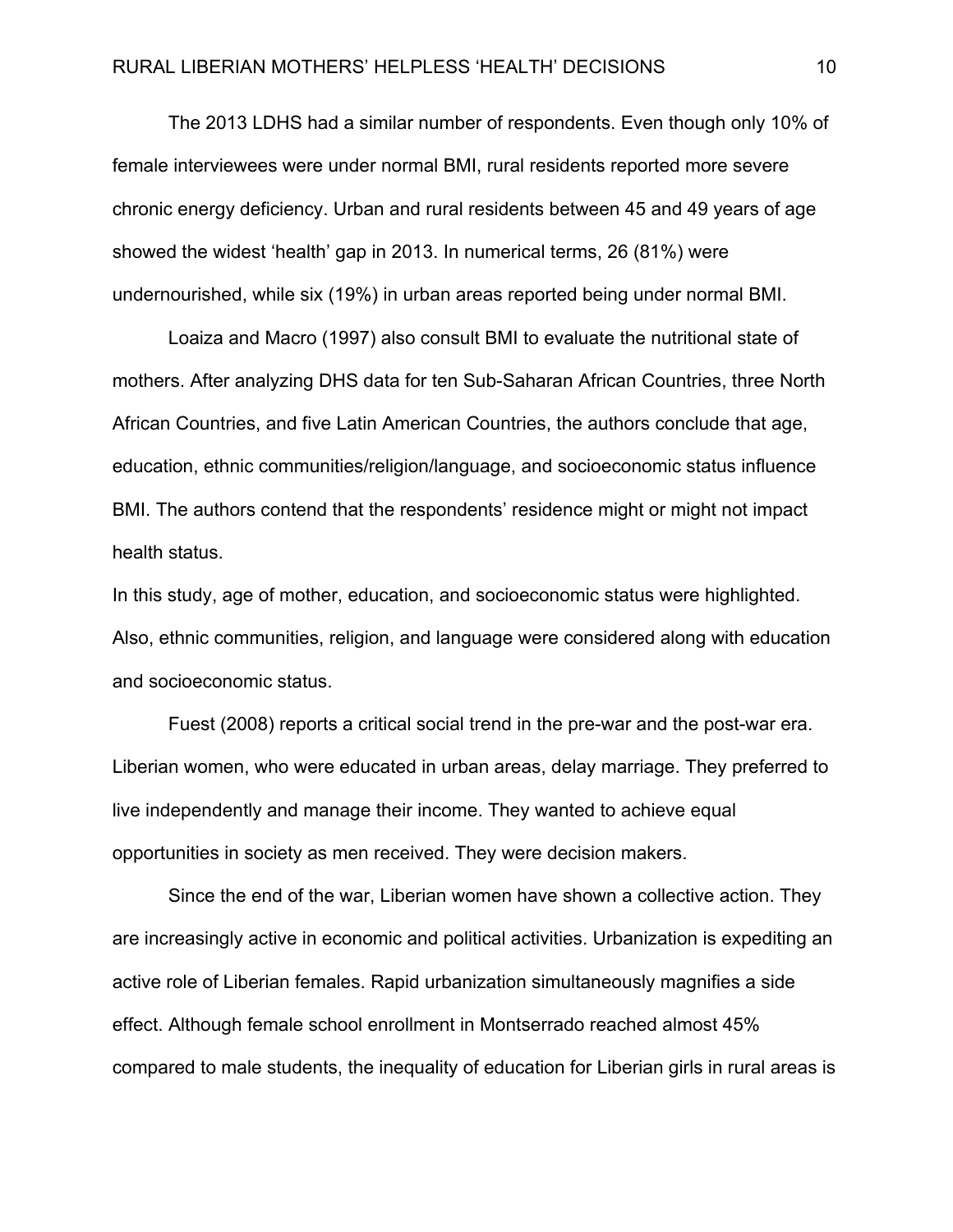neglected. Rural Liberian women have been in the minority without opportunities to be educated.

Two more three-way contingency tables, appendices G and H, show evidence of not only severe 'health' but also a significant 'wealth' gap between rural and urban residents. For instance, 91% of women urbanites who are 40-49 years of age reached the richest wealth index in the 2013 LDHS. Another age group between 20 and 29 showed that 94% of city dwellers (166 and 161 LDHS interviewees) also reached that wealth index. Only ten and 11 rural residents in the same age range responded with the same wealth index. The 2007 LDHS shows that 88% of urbanites were wealthy (205/234) compared to 12% of 25-29-year-old rural residents (29 of 234). Both the 2007 and the 2013 LDHS indicate urban residents held more wealth and resources than people in the countryside. The trend, however, was steady and more worrisome in 2013. Rural residents did not improve their poor condition. More residents in rural areas moved to an impoverished state than female urbanites. Percentages are presented to compare rural residents to female urbanites in BMI and the wealth index. Gathering all stated information and the 2007 and the 2013 LDHS, two statistical methods were performed to illuminate a 'gap' between the two study populations. First, two generalized linear models for ordinal variables were used. In original LDHS data sets, the BMI variable is continuous. This continuous variable was categorized in order of weight/height. After another age variable became categorized by STATA 14, two independent ordinal logistic regressions were executed. Using the SIMETAR program, a Monte Carlo Simulation was also performed and it displayed the Cumulative Distribution Function (CDF) Graph after 500 iterations were processed.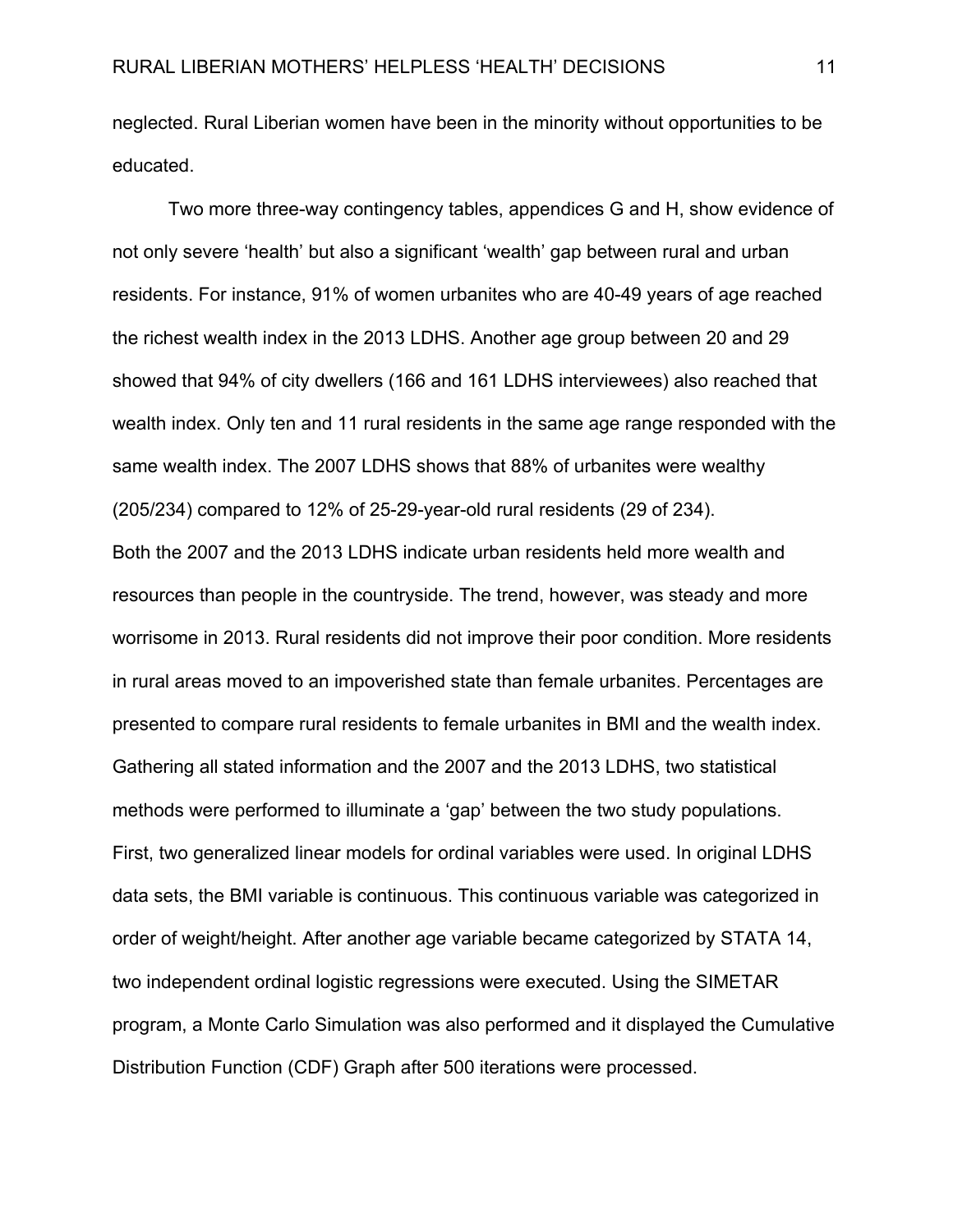### **Findings**

The first table displays the statistical relationship between BMI and selected explanatory variables in the 2007 LDHS. The LDHS follows the multistage sampling design. Complex sample designers can anticipate smaller standard of error of population not only for increasing sample size but also due to features of stratification, clusters, and sampling weights (Heeringa, West, & Berglund, 2010). LISGIS stratifies subgroups after they frame by residence and geography. By each stratum, LISGIS randomly selects household clusters in the first stage. The next phase is to interview each family and reflect sampling weights to the target population. Therefore, the estimated design effect includes information of a complex design as well as simple random sampling. According to Heeringa et al. (2010), the results of the cut points are included because they show a probable relationship between the ordered BMI and the explanatory variables.

Odds ratios of the BMI show a tendency to increase when a woman has more wealth. Similarly, older Liberian females give birth to sons and daughters with a higher BMI. Both independent variables have a linear relationship with BMI.

Table 1

|  |  |  | <b>Ordered Logistic Regression</b> |
|--|--|--|------------------------------------|
|--|--|--|------------------------------------|

| Number of Strata = $143$ |                     | Number of Obs. = 4,171  |        |
|--------------------------|---------------------|-------------------------|--------|
| Number of $PSU = 297$    |                     | Population Size = 4,291 |        |
|                          | Design Effect = 154 |                         |        |
|                          |                     | $F(18, 137) = 13.13$    |        |
|                          |                     | Prob. $>$ F = 0.00      |        |
|                          |                     |                         |        |
|                          | Odds                |                         |        |
| BMI                      | Ratio               | 95% Confidence Interval |        |
| <b>Wealth Index</b>      |                     | Lower                   | Higher |
| Poorest                  | Ref.                |                         |        |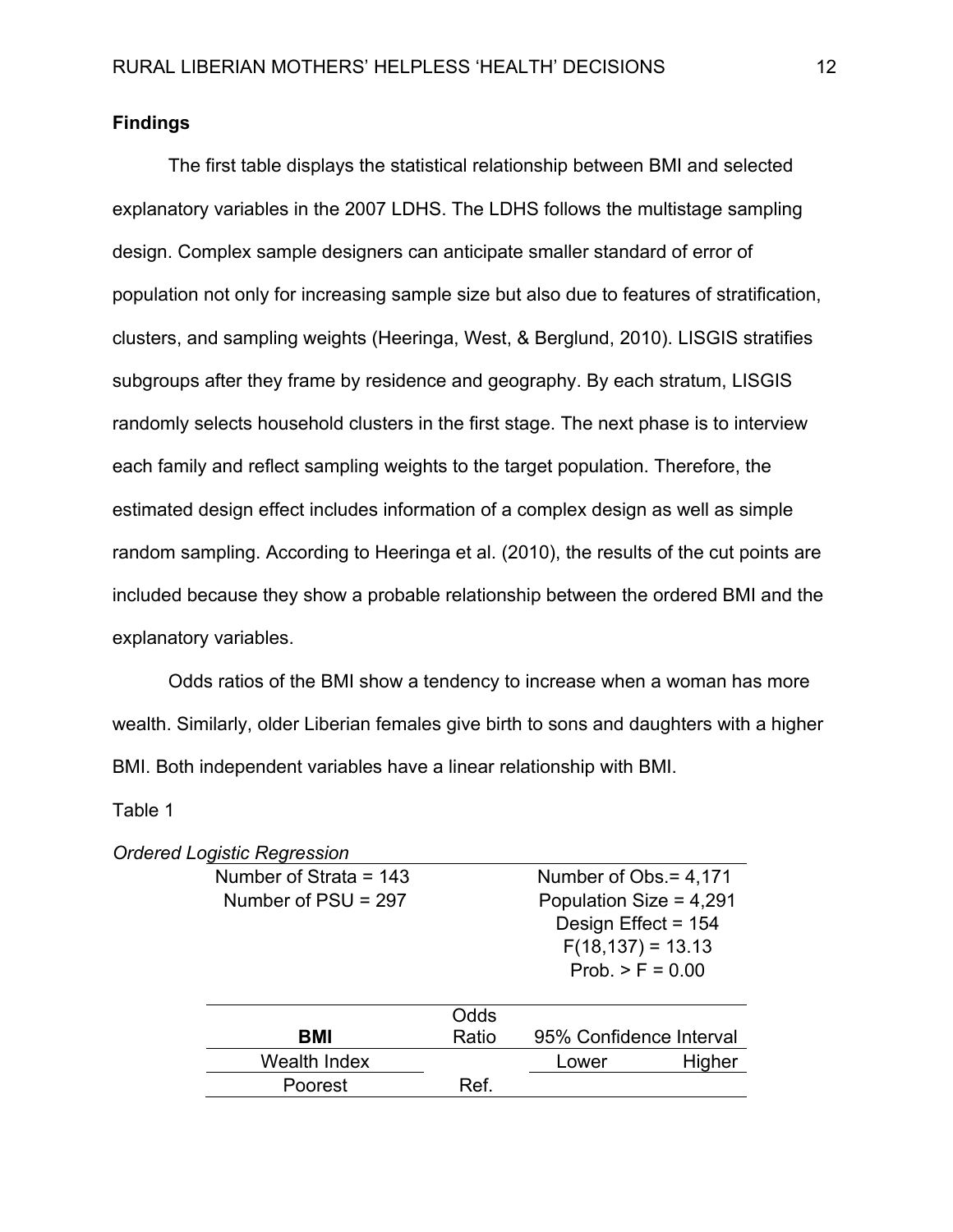| Poorer                                                                | 1.23       | 0.86    | 1.77    |  |  |  |
|-----------------------------------------------------------------------|------------|---------|---------|--|--|--|
| Middle                                                                | $1.63*$    | 1.12    | 2.39    |  |  |  |
| <b>Richer</b>                                                         | $2.68***$  | 1.68    | 4.29    |  |  |  |
| <b>Richest</b>                                                        | $3.55***$  | 2.11    | 5.96    |  |  |  |
| Num. of Children                                                      | 0.928      | 0.85    | 1.01    |  |  |  |
| Age Group                                                             |            |         |         |  |  |  |
| 15-19                                                                 | Ref.       |         |         |  |  |  |
| 20-24                                                                 | $2.05***$  | 1.3     | 3.24    |  |  |  |
| 25-29                                                                 | 2.88***    | 1.93    | 4.29    |  |  |  |
| 30-34                                                                 | $3.54***$  | 2.3     | 5.46    |  |  |  |
| 35-39                                                                 | 4.18***    | 2.71    | 6.43    |  |  |  |
| 40-44                                                                 | $4.04***$  | 2.36    | 6.93    |  |  |  |
| 45-49                                                                 | $5.25***$  | 3.15    | 8.77    |  |  |  |
| <b>Domestic Violence</b>                                              | 0.775      | 0.59    | 1.02    |  |  |  |
| Num. of Mosquito Nets                                                 | 0.92       | 0.82    | 1.01    |  |  |  |
| Education                                                             |            |         |         |  |  |  |
| No Education                                                          | Ref.       |         |         |  |  |  |
| Primary                                                               | 0.952      | 0.79    | 1.14    |  |  |  |
| Secondary                                                             | 1.09       | 0.84    | 1.41    |  |  |  |
| Higher                                                                | 1.01       | 0.58    | 1.77    |  |  |  |
| Time to Water Source                                                  | 0.999      | 0.99    | 1.00    |  |  |  |
| Urban/Rural                                                           | 0.73       | 0.53    | 1.01    |  |  |  |
| /cut1                                                                 | $-1.53***$ | $-2.28$ | $-0.78$ |  |  |  |
| /cut2                                                                 | $2.79***$  | 2.06    | 3.51    |  |  |  |
| /cut3                                                                 | $3.42***$  | 2.69    | 4.16    |  |  |  |
| *p < .05, two tailed. **p < .01, two tailed. ***p < .001, two tailed. |            |         |         |  |  |  |
| Note. In Stata, the -svyset- command describes the survey             |            |         |         |  |  |  |
|                                                                       | design     |         |         |  |  |  |

Table 2 shows the result of another ordered logistic regression of the 2013 LDHS. Odds ratios of the BMI grow larger with the richer and richest wealth compared to the 2007 LDHS. A new explanatory variable, literacy, partially proves that ability to read a whole sentence empowers a Liberian female to have a higher BMI when considered household data. Likewise, in the 2007 LDHS, the older age group shows a rising pattern when the BMI is categorized underweight, normal weight, overweight, and obesity.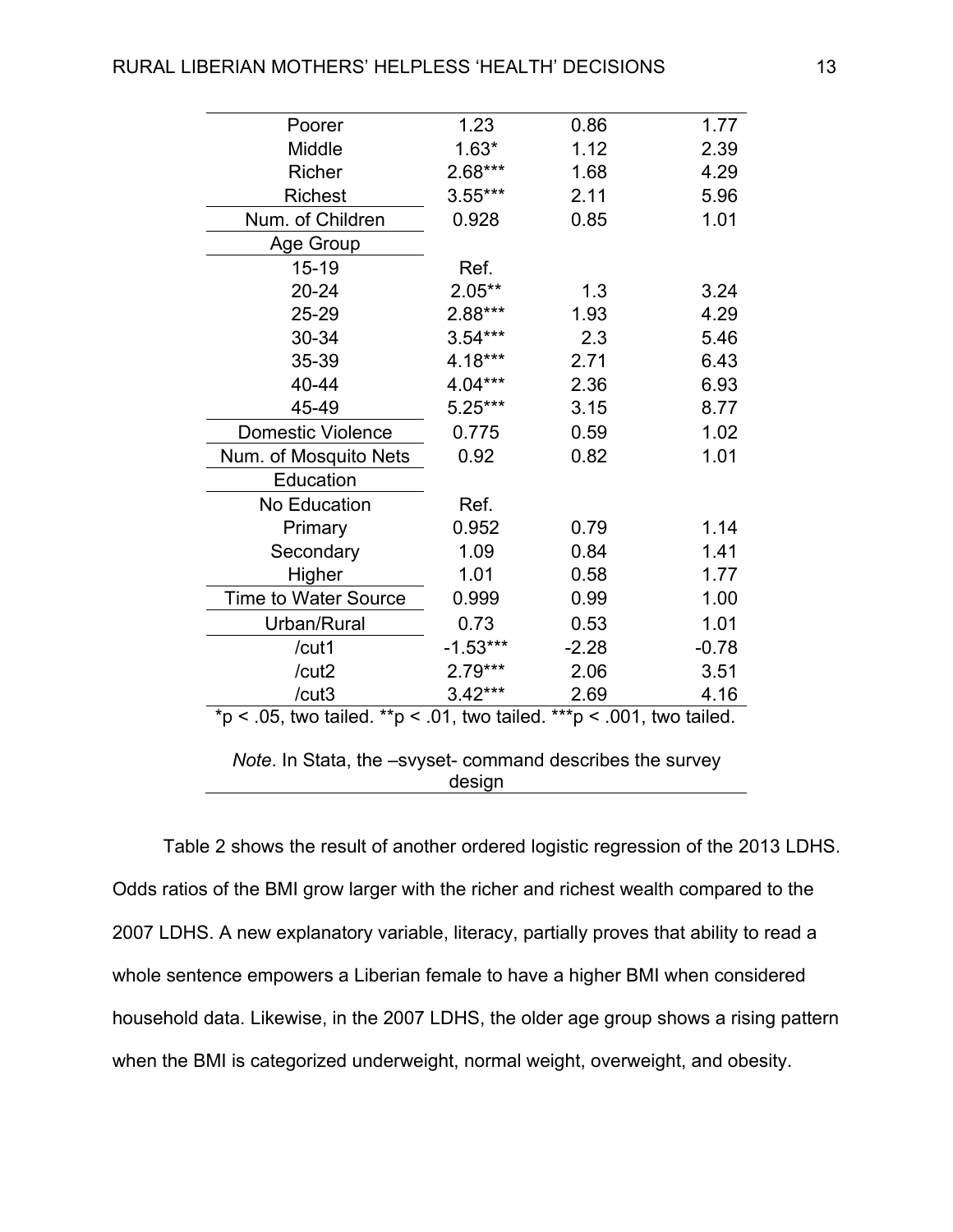The role of religion, either Christianity or Islam, can strongly influence 15 to 49-

year-old Liberian women (p-value = 0.01).

Husbands' education is sorted into the level of achievement and has a linear relationship with the ordered BMI. This may be interpreted to mean that a higher education of a spouse can positively influence weight concerning Liberian mothers' height.

Table 2

*Ordered Logistic Regression* 

Number of Strata = 30 Number of Obs. = 3,076 Number of  $PSU = 322$  Population Size = 2,782 Design Effect = 292  $F(23,270) = 8.26$ Prob.  $>$  F = 0.00

| Odds                     |           |                         |        |  |
|--------------------------|-----------|-------------------------|--------|--|
| <b>BMI</b>               | Ratio     | 95% Confidence Interval |        |  |
| Wealth Index             |           | Lower                   | Higher |  |
| Poorest                  | Ref.      |                         |        |  |
| Poorer                   | 1.19      | 0.9                     | 1.56   |  |
| Middle                   | $1.57***$ | 1.21                    | 2.04   |  |
| Richer                   | $2.71***$ | 1.79                    | 4.1    |  |
| <b>Richest</b>           | $3.64***$ | 2.11                    | 6.28   |  |
| Literacy                 |           |                         |        |  |
| No Read at all           | Ref.      |                         |        |  |
| <b>Parts of Sentence</b> | 0.99      | 0.61                    | 1.62   |  |
| <b>Whole Sentence</b>    | 1.19      | 0.89                    | 1.58   |  |
| Num. of Children         | 0.996     | 0.91                    | 1.09   |  |
| Religion (Chr./Muslim)   | $1.52*$   | 1.11                    | 2.08   |  |
| Age Group                |           |                         |        |  |
| 15-19                    | Ref.      |                         |        |  |
| 20-24                    | 1.62      | 0.92                    | 2.86   |  |
| 25-29                    | $2.62***$ | 1.46                    | 4.73   |  |
| 30-34                    | $3.48***$ | 1.85                    | 6.57   |  |
| 35-39                    | $5.04***$ | 2.62                    | 9.71   |  |
| 40-44                    | $5.26***$ | 2.77                    | 9.99   |  |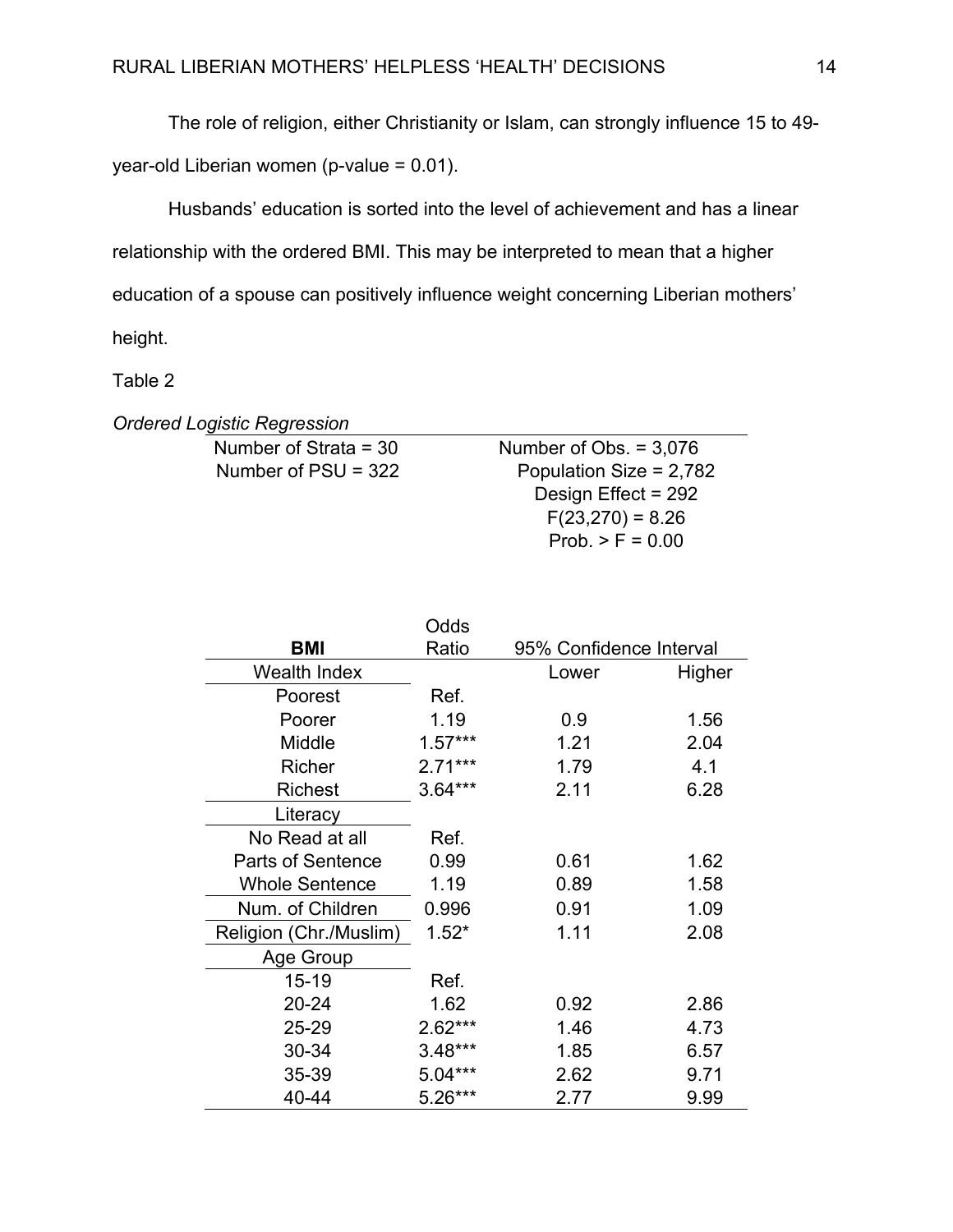| 45-49                                                                 | $6.14***$ | 2.98    | 12.65   |  |  |
|-----------------------------------------------------------------------|-----------|---------|---------|--|--|
| <b>Domestic Violence</b>                                              | 0.81      | 0.44    | 1.5     |  |  |
| Num. of Mosquito                                                      |           |         |         |  |  |
| <b>Nets</b>                                                           | 1.1       | 0.89    | 1.35    |  |  |
| <b>Husbands' Education</b>                                            |           |         |         |  |  |
| No Education                                                          | Ref.      |         |         |  |  |
| Primary                                                               | 1.13      | 0.83    | 1.54    |  |  |
| Secondary                                                             | $1.43***$ | 1.13    | 1.83    |  |  |
| Higher                                                                | $2.24***$ | 1.37    | 3.64    |  |  |
| <b>Time to Water Source</b>                                           | 1.00      | 0.99    | 1.00    |  |  |
| Urban/Rural                                                           | 1.11      | 0.84    | 1.46    |  |  |
| <b>Minutes to Clinics</b>                                             | 0.99      | 0.99    | 1.00    |  |  |
| Mother's Age when                                                     |           |         |         |  |  |
| first baby delivered                                                  | 0.98      | 0.95    | 1.01    |  |  |
| /cut1                                                                 | $-0.88*$  | $-1.71$ | $-0.04$ |  |  |
| /cut2                                                                 | 2.99***   | 2.11    | 3.87    |  |  |
| /cut3                                                                 | $3.57***$ | 2.69    | 4.45    |  |  |
| *p < .05, two tailed. **p < .01, two tailed. ***p < .001, two tailed. |           |         |         |  |  |
| Note. In Stata, the -svyset- command describes the survey<br>design   |           |         |         |  |  |

The biggest concern after the ordinal logistic regressions is illiteracy. The 2013 LDHS shows that about 38% of female respondents 15 to 49-year-old could read parts or a whole sentence. Sixty-two percent were illiterate, i.e., 5,692 of 9,210. When the level of literacy is studied in relation to place of residence, the variance becomes larger regardless of age. In comparison with female urbanites, approximately 71% of rural residents could not read even a sentence. On the contrary, around 29% of Liberian women (1,648/5,692) in urban areas were illiterate. The ability to read a whole sentence was significantly different between urban and rural areas, i.e., 65% urban respondents (1,721/2,636) versus 35% (915/2,636) rural respondents.

LISGIS splits Liberia up into five regions in the 2013 LDHS. A total of 1,025 rural and 890 urban residents in the data set whose ages were between 15 and 19 were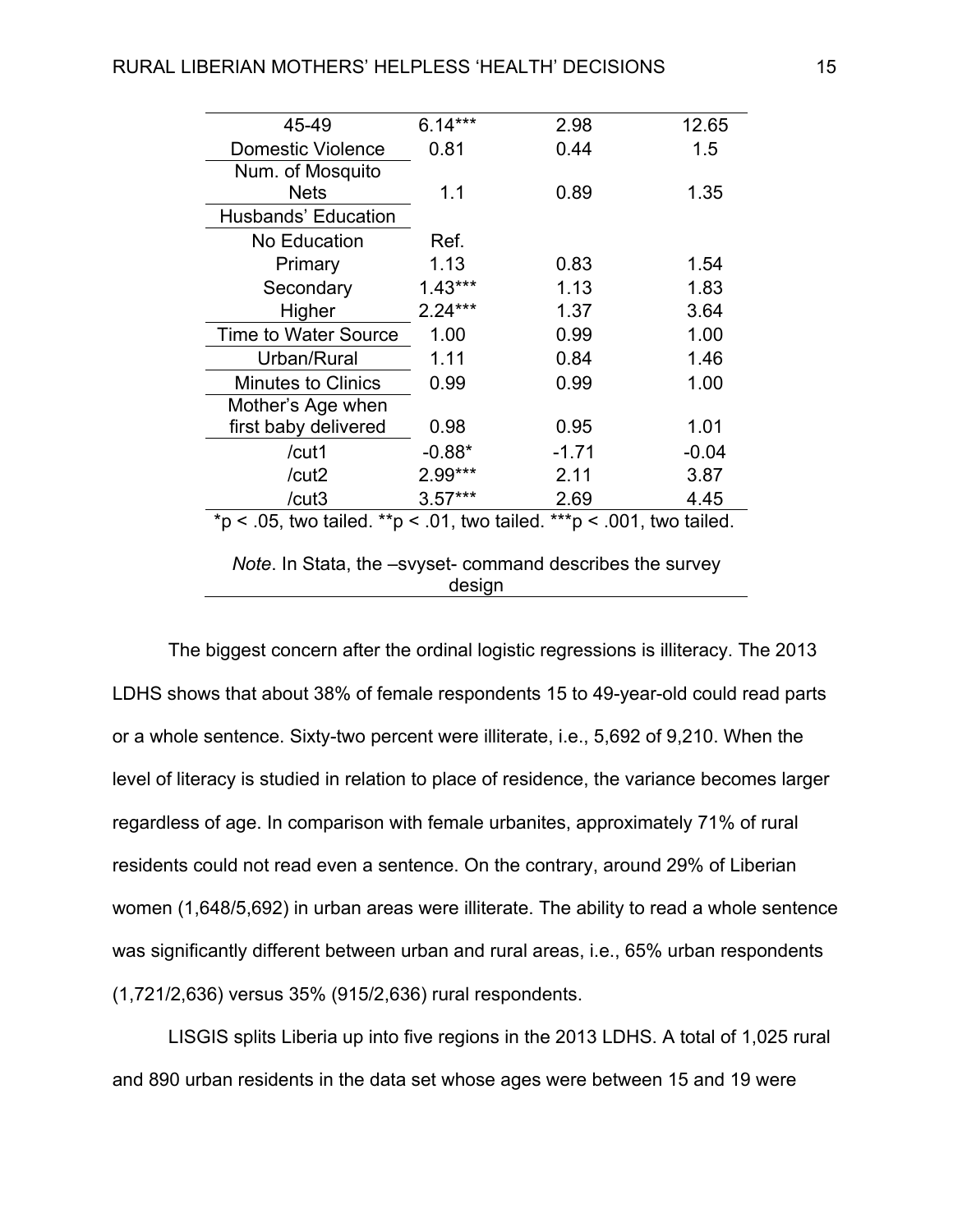### RURAL LIBERIAN MOTHERS' HELPLESS 'HEALTH' DECISIONS 16

considered for performing a Monte Carlo (MC) simulation. Another wealth index 'continuous' variable, not categorized, was a key output variable. Years of educational achievement influence wealth index. Both factors forecasted and transformed into stochastic values for simulation. Individual five regions had 500 iterations (Richardson, Schumann, & Feldman, 2006). The limit of wealth index had the minimum negative level at 127,000 and a maximum level of around 179,000. The maximum wealth was approximately 200,000 lower than the simulation that includes all population between 15 and 49 years of age in the 2013 LDHS.

Figure 1 displays the Cumulative Distribution Function (CDF) Graph after the MC simulation was performed. Table 3 includes information regarding the highest educational attainment in all five regions.

As a consequence, the South Central region, including Montserrado, Grand Bassa, and Margibi Counties, appears to be where the highest wealth accumulation among the five areas is found. More than 80% of the respondents reported that they might be the primary agents of economic activity in a decade. The CDF graph is smooth and notes the maximum wealth index, i.e., 372,634. This trend shows evidence that young females in Monrovia and near the capital have a wide range of possibilities for personal, social, and economic development. Therefore, urbanization may facilitate the development process.

Unfortunately, young mothers in the other four regions may not have the same opportunity compared to the South Central region. Their CDF graphs look much steeper. Over 50% of young female residents may miss economic opportunities.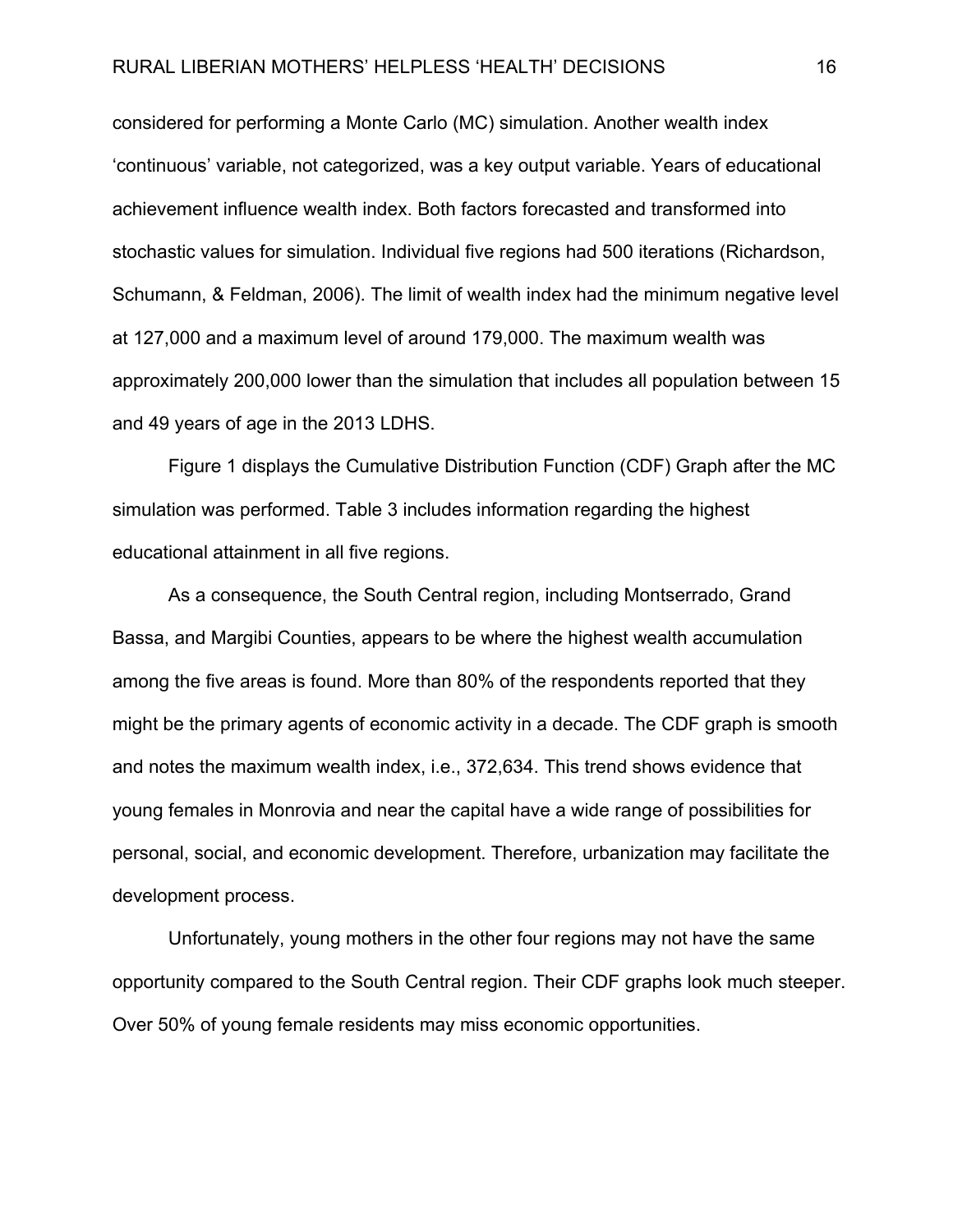The North Central region, which shares a border with Cote d'Ivoire, Guinea, and Sierra Leone and the South Central region, has the second lowest accumulation of the poor, albeit at a much lower rate than the South Central region. In comparison with the other non-capital regions, one respondent finished a higher degree in the North Central region. The region, however, had proportionally fewer residents that completed a secondary degree throughout the 2013 LDHS. Interestingly, the region shows the lowest standard deviation of wealth, i.e., 69,970, maybe because approximately 90% completed a primary education and above.

Few residents in the North Western region may accumulate considerable wealth (282,400) over the next decade, but this region may simultaneously have more poverty than the North Central region, meaning that over 60 percent of young female residents may have no income sources. In this region, which includes Bomi, Gbarpolu and Grand Cape Mount Counties, over 70 percent of girls responded either having no education or only completing elementary education in 2013.

The CDF graphs of the South Eastern A and South Eastern B almost overlap each other. South Eastern A, which is adjacent to the South Central region, has the highest accumulation of the poor. While most the residents are poor, approximately 30% may earn a positive income. The maximum wealth accumulation, which is 275,000, is close to the North Western region. Caution in this area is the highest standard deviation of the wealth of 84,210 and is greater than other regions except for the South Central.

Grand Kru, River Gee, and Maryland are in the South Eastern B. This area is the farthest away from Monrovia. 15% of respondents had no education. The mean wealth is negative and the smallest maximum wealth, i.e., 178,000.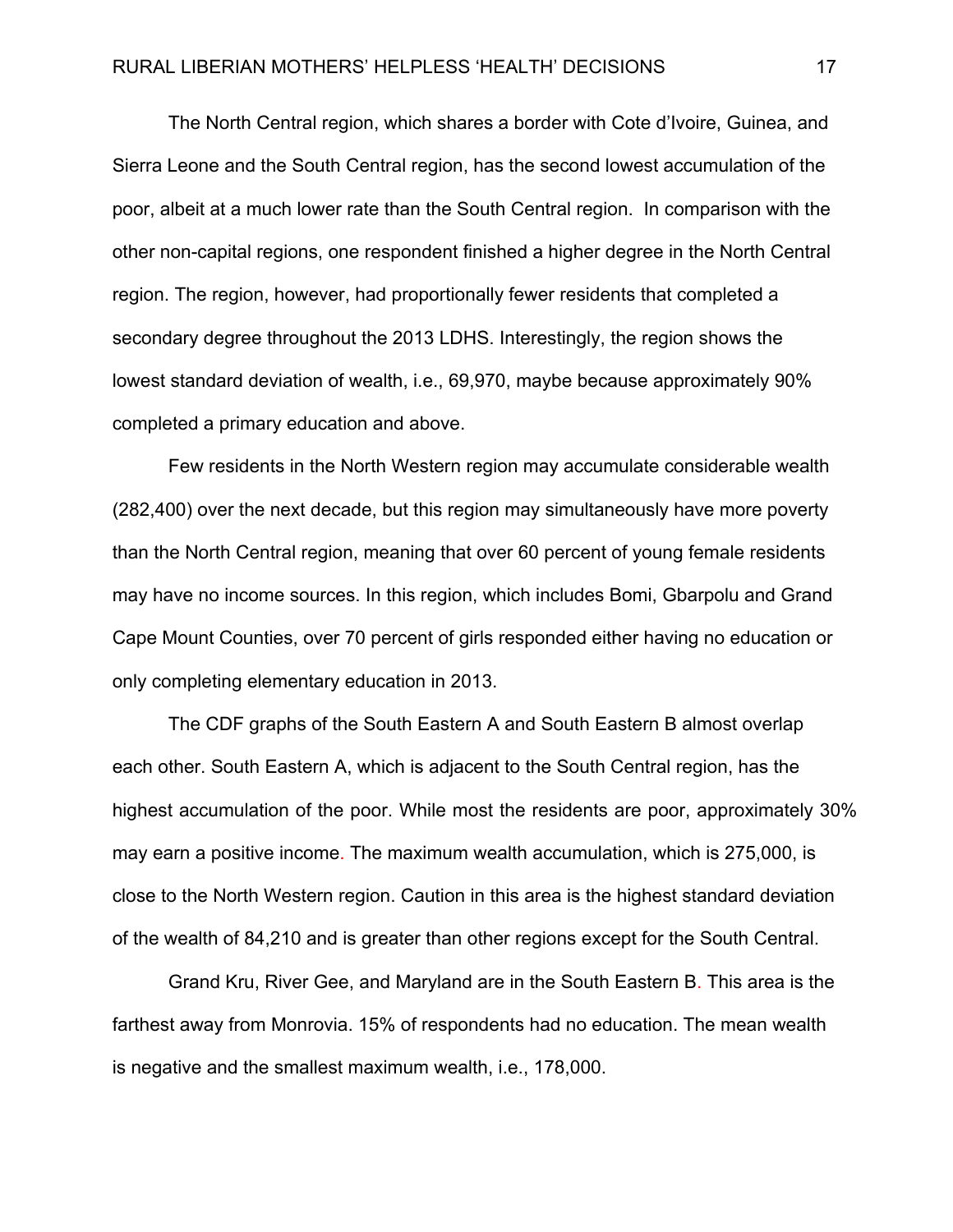These results demonstrate convincingly that the educational levels can influence various patterns of wealth accumulation in all five regions of Liberia.



Table 3

| Luucalion Levels by Region (The 2013 LDNO)                                  |                                                     |     |       |       |      |  |  |  |
|-----------------------------------------------------------------------------|-----------------------------------------------------|-----|-------|-------|------|--|--|--|
|                                                                             | Highest Educational Level (15 to 19-year-old women) |     |       |       |      |  |  |  |
| <b>No</b><br>Total<br>Primary<br>Secondary<br>Higher<br>Education<br>Region |                                                     |     |       |       |      |  |  |  |
| North Western                                                               | 25                                                  | 205 | 79    | 0     | 309  |  |  |  |
| Proportion                                                                  | 8%                                                  | 66% | 26%   | $0\%$ | 100% |  |  |  |
| <b>South Central</b>                                                        | 45                                                  | 366 | 275   | 4     | 690  |  |  |  |
| Proportion                                                                  | 6.5%                                                | 53% | 39.9% | 0.6%  | 100% |  |  |  |
| South Eastern                                                               |                                                     |     |       |       |      |  |  |  |
| А                                                                           | 18                                                  | 166 | 48    | 0     | 232  |  |  |  |
| Proportion                                                                  | 8%                                                  | 72% | 21%   | $0\%$ | 100% |  |  |  |
| South Eastern                                                               |                                                     |     |       |       |      |  |  |  |
| в                                                                           | 43                                                  | 174 | 61    | 0     | 278  |  |  |  |

*Education Levels by Region (The 2013 LDHS)*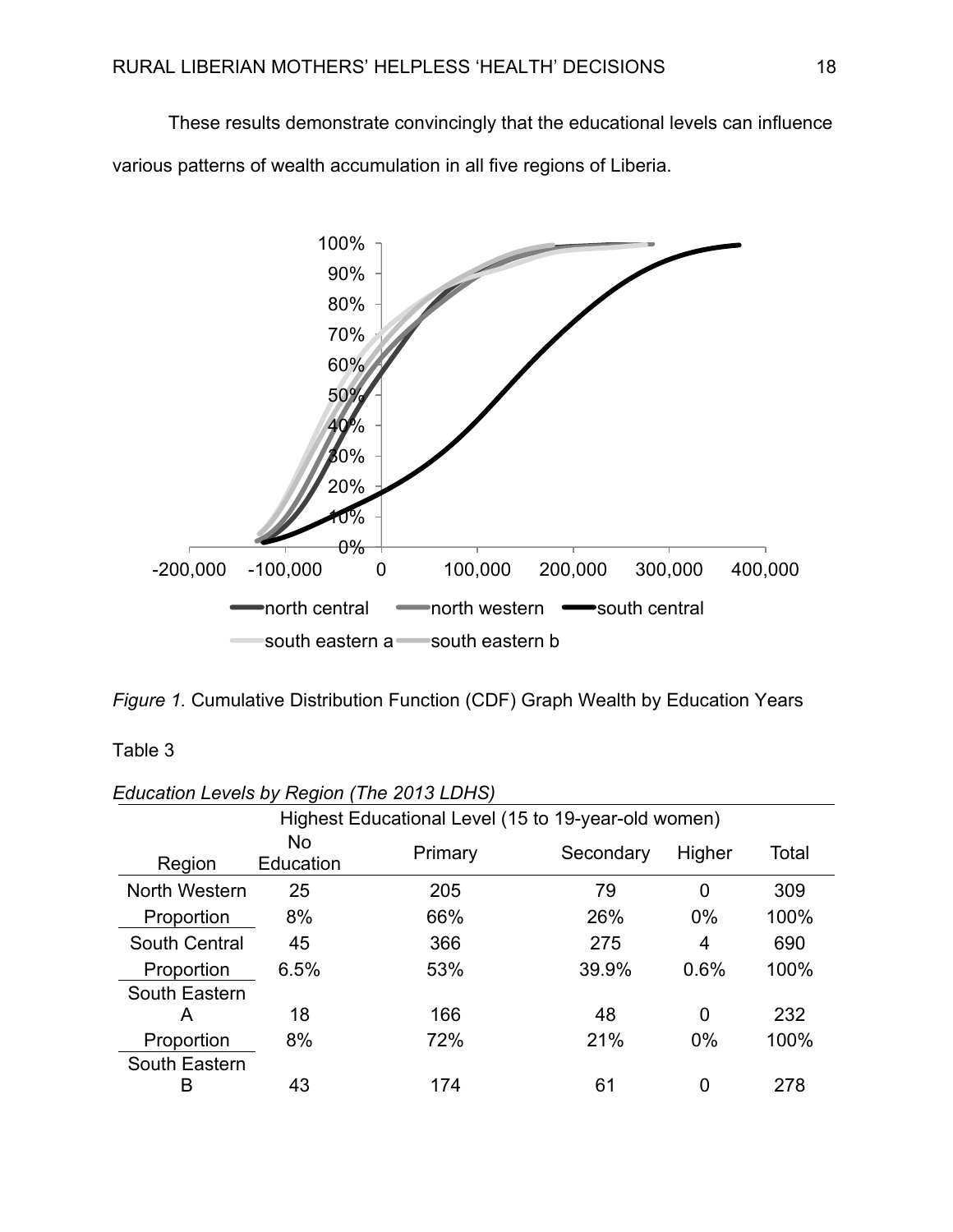| Proportion    | 15%    | 63%    | 22%    | 0%       | 100% |
|---------------|--------|--------|--------|----------|------|
| North Central | 43.    | 278    | 84     |          | 406  |
| Proportion    | 10.59% | 68.47% | 20.69% | $0.25\%$ | 100% |

### **Conclusion**

The past reflects the future. Since Liberia declared itself an independent state, the country has had several stages of conflict. Almost all Liberians were displaced and suffered physically, emotionally, and economically during the civil war. The Liberian government was paralyzed. Farms were burned and neglected. Weapons destroyed the entire Liberian agriculture.

 The vast disparity between Americo-Liberians and other indigenous tribes, rural and urban residents, males and females continues in the post-conflict reconstruction. This paper highlighted Liberian women in reproductive ages. There should be a significant correlation between food security and health. ConDev with LISGIS identified the prevalence of 'traditional' agricultural techniques in 2013. These 'traditional' methods did not differ from when the war began in 1989. Farmers have not benefitted from agricultural technology. Rice production remains lower than the average of the world in 1961. No disposable income might be the reason that mothers and daughters have been underprivileged in rural Liberia. The social and political hierarchy in rural Liberia might deteriorate the situation.

Not all Liberian women have the same social disadvantages. Today, more Liberian women in Monrovia have almost the same level of education, economic, and political opportunities as males in the country. Urbanization has expedited this social change.

 Looking into the 2007 and the 2013 LDHS data, this paper showed various nutritional statuses of Liberian mothers. Age, literacy, and wealth had a positive, linear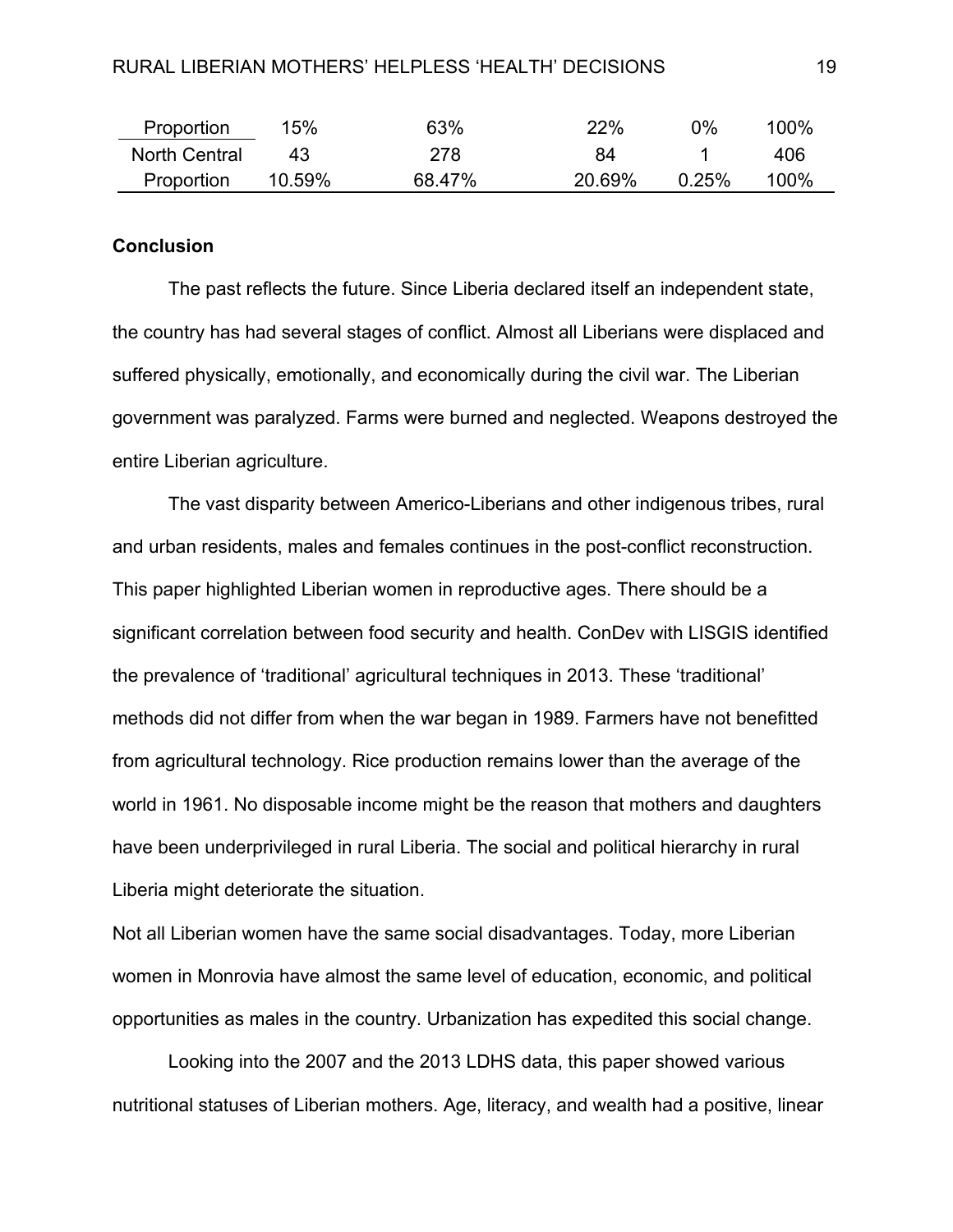### RURAL LIBERIAN MOTHERS' HELPLESS 'HEALTH' DECISIONS 20

relationship with the ordered BMI variable. Although the education levels were not statistically significant, the variable in the 2013 LDHS, literacy, enabled another Monte Carlo Simulation Approach for 15-19 year old Liberian female respondents. Education may not be the most accurate and biggest factor for wealth accumulation. But education will empower young Liberian mothers to decide about economic opportunities, family, and health. Here, education should be a universal right, not a privilege.

Young mothers in Liberia and many countries across the world should be independent decision makers and should have the freedom to choose directions for a better life in a lifetime. However, these young mothers have no such privileges because of the displacement, lack of financial means, and geographic and social disadvantages. This paper illuminates the possible future impacts of the prevailing conditions in Liberia on not only the country itself but also in other surrounding and far away countries, e.g., internally displaced persons, refugees, and asylees. The circumstances and issues also affect on preparing students for international development in U.S. universities to confront and succeed with such challenges that affect the world population.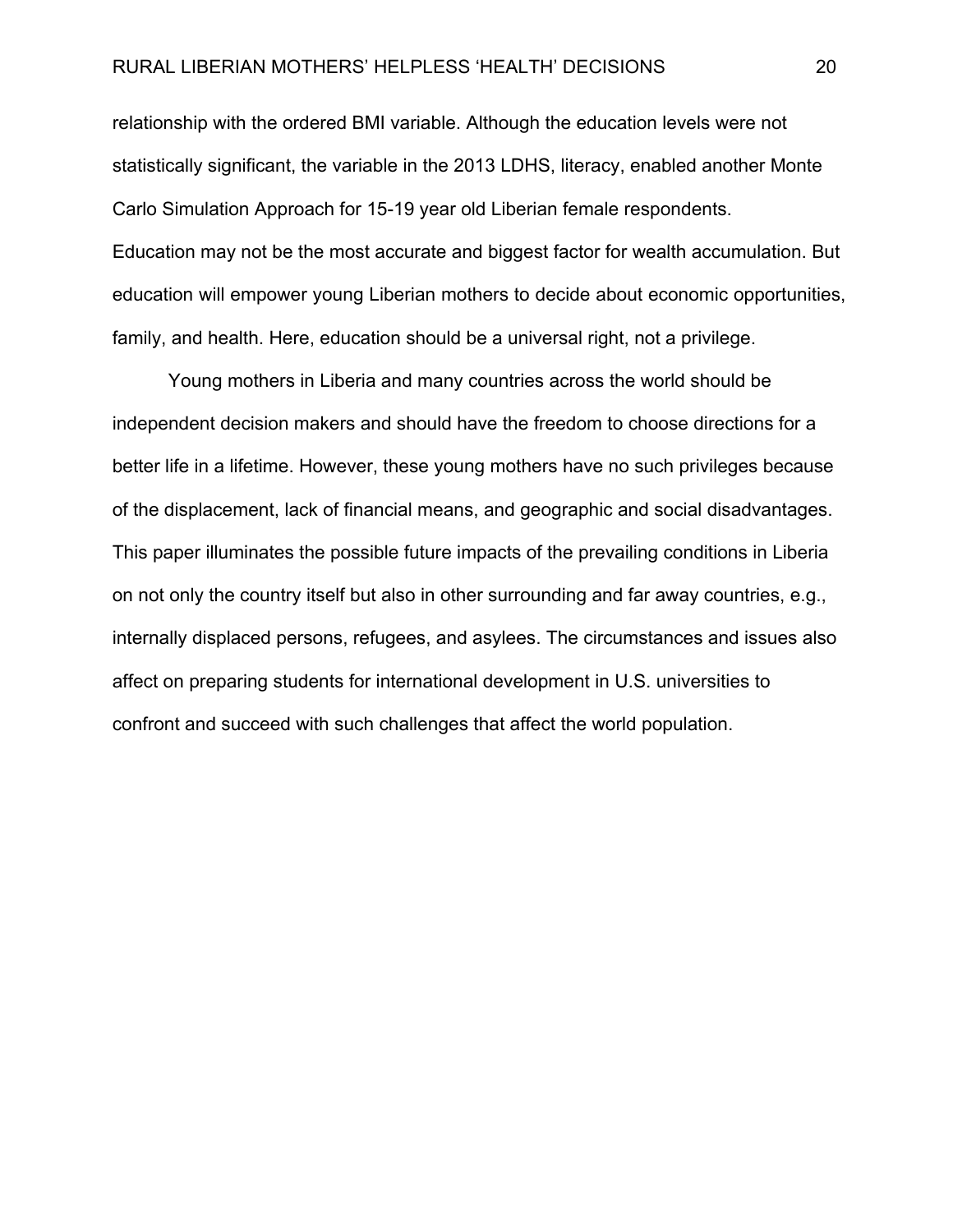### **References**

- Akpan, M. (1973). Black Imperialism: Americo-Liberian Rule over the African Peoples of Liberia, 1841-1964. *Canadian Journal of African Studies / Revue Canadienne Des Études Africaines, 7*(2), 217-236.
- Beekman, G., Bulte, E. H., & Nillesen, E. E. (2013). Corruption and economic activity: Micro level evidence from rural Liberia. *European Journal of Political Economy, 30*, 70-79.
- Center on Conflict and Development. (2013). Food security and production assessment of Liberia, Senegal, and Ghana. *Texas A&M University*.
- Currens, G. (1976). Women, men, and rice: Agricultural innovation in Northwestern Liberia. *Human Organization, 35(4)*, 355-365.
- FAO. (n.d.). FAO rice information. Retrieved from http://www.fao.org/docrep/005/y4347e/y4347e12.htm
- Footman, K., Benova, L., Goodman, C., Macleod, D., Lynch, C. A., Penn-Kekana, L., & Campbell, O. M. R. (2015). Using multi-country household surveys to understand who provides reproductive and maternal health services in low-and middleincome countries: a critical appraisal of the Demographic and Health Surveys. *Tropical medicine & international health*, *20*(5), 589-606.
- Fuest, V. (2008). 'This is the Time to get in Front': Changing Roles and Opportunities for Women in Liberia. *African Affairs, 107(427)*, 201-224.
- Heeringa, S. G., West, B. T., & Berglund, P. A. (2010). Applied survey data analysis. *CRC Press*.
- Larbi, A. (2012). Liberia: Country pasture/forage resource profiles. *FAO.* Retrieved from http://www.fao.org/ag/agp/agpc/doc/counprof/liberia/liberia.htm
- Liberia Institute of Statistics and Geo-Information Services LISGIS, Ministry of Health and Social Welfare/Liberia, National AIDS Control Program/Liberia, and ICF International. (2014). *Liberia Demographic and Health Survey 2013*. Monrovia, Liberia: LISGIS and ICF International. Available at http://dhsprogram.com/pubs/pdf/FR291/FR291.pdf.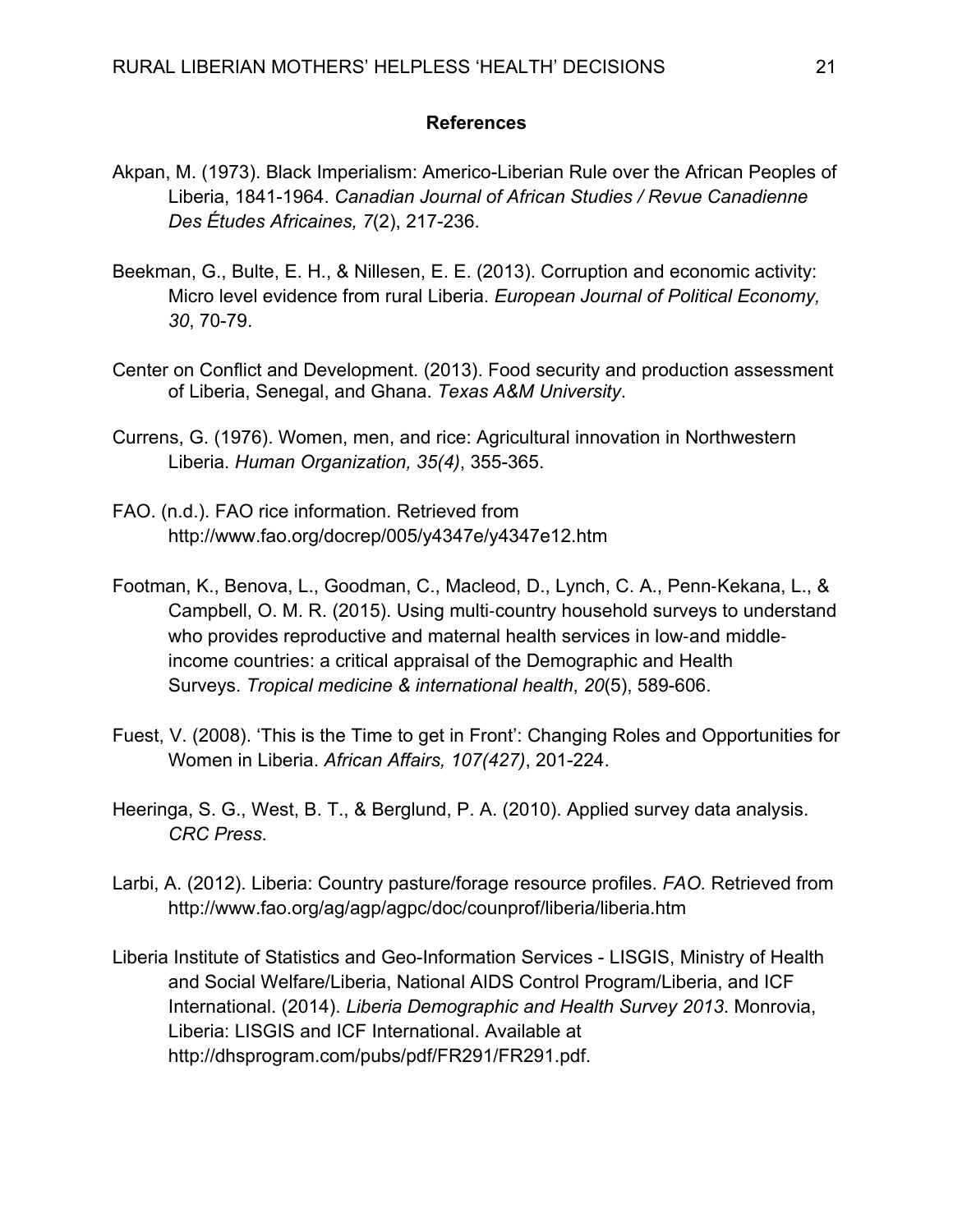- Liberia Institute of Statistics and Geo-Information Services LISGIS/Liberia, Ministry of Health and Social Welfare/Liberia, National AIDS Control Program/Liberia, and Macro International. (2008). *Liberia Demographic and Health Survey 2007*. Monrovia, Liberia: LISGIS and Macro International. Available at http://dhsprogram.com/pubs/pdf/FR201/FR201.pdf.
- Loaiza, E., & Macro, O. R. C. (1997). Maternal nutritional status*. Macro International Incorporated*.
- Okolo, J. E. (1981). Liberia: The military coup and its aftermath. *the World today*, *37*(4), 149-157.
- Reno, W. (2008). Anti-corruption efforts in Liberia: Are they aimed at the right targets?. *International Peacekeeping*, *15*(3), 387-404.
- Richardson, J. W., Schumann, K., & Feldman, P. (2006). Simulation for applied risk management. Department of Agricultural Economics, *Agricultural and Food policy center*, Texas A&M University.
- Sohoulande Djebou, D. C., Price, E., Kibriya, S., & Ahn, J. (2017). Comparative Analysis of Agricultural Assets, Incomes and Food Security of Rural Households in Ghana, Senegal and Liberia. *Agriculture*, *7*(5), 38.
- Swiss, S., Jennings, P. J., Aryee, G. V., Brown, G. H., Jappah-Samukai, R. M., Kamara, M. S., ... & Turay-Kanneh, R. S. (1998). Violence against women during the Liberian civil conflict. *Jama*, *279*(8), 625-629.
- UNDP. (2016). Human Development Report 2016. Human development for everyone. *United Nations Development Programme.* New York NY.
- Utas, M. (2005). Victimcy, girlfriending, soldiering: Tactic agency in a young woman's social navigation of the Liberian war zone. *Anthropological Quarterly*, *78*(2), 403- 430.
- World Bank. (2016). World databank [Custom cross-tabulation of data]. Retrieved from http://data.worldbank.org/indicator/SP.ADO.TFRT/countries
- World Bank. (2012), World development indicators. GDP per capita, Atlas method [Data file]. Retrieved from http://databank.worldbank.org/data/reports.aspx?source=2&country=LBR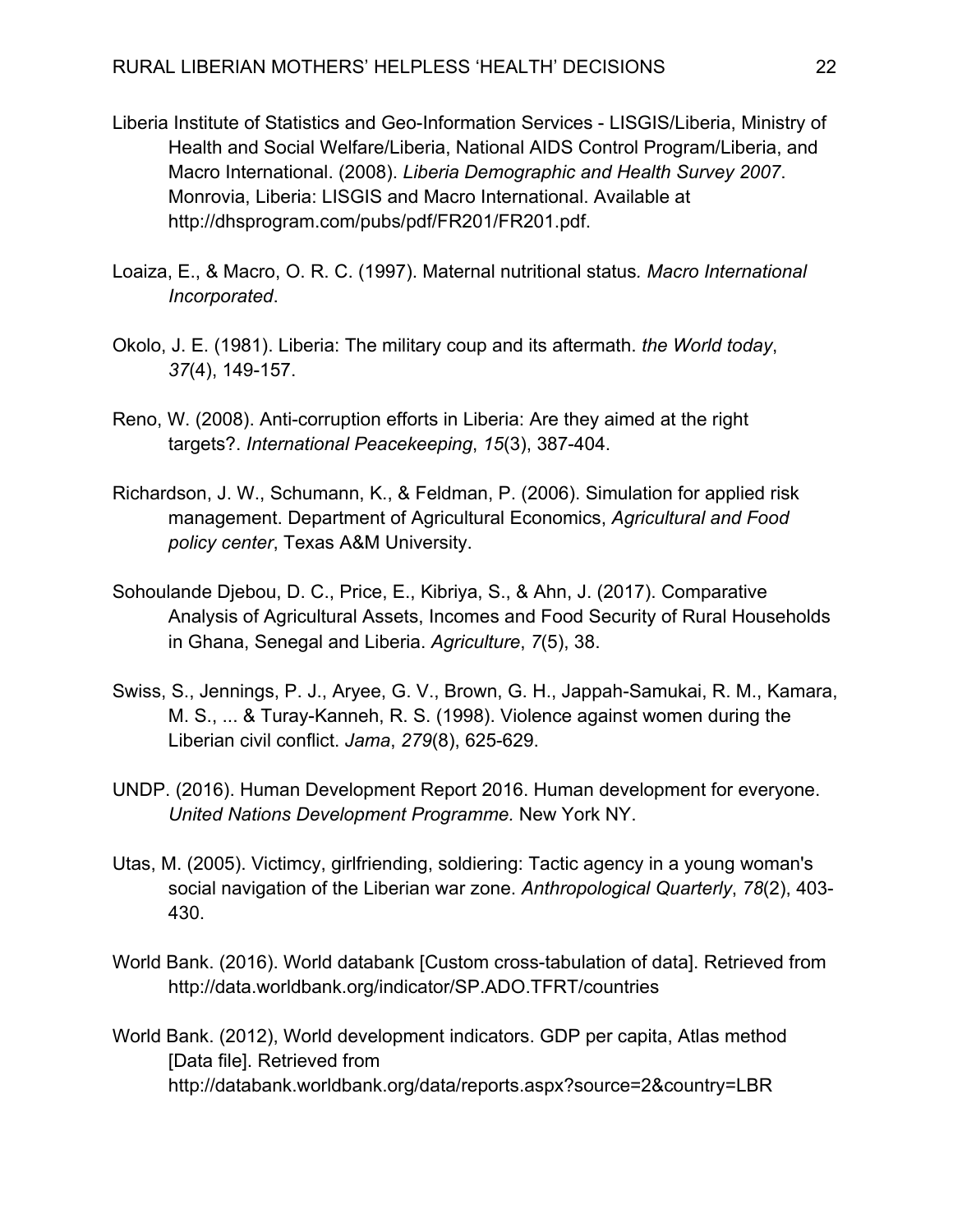

Source: World Development Indicators.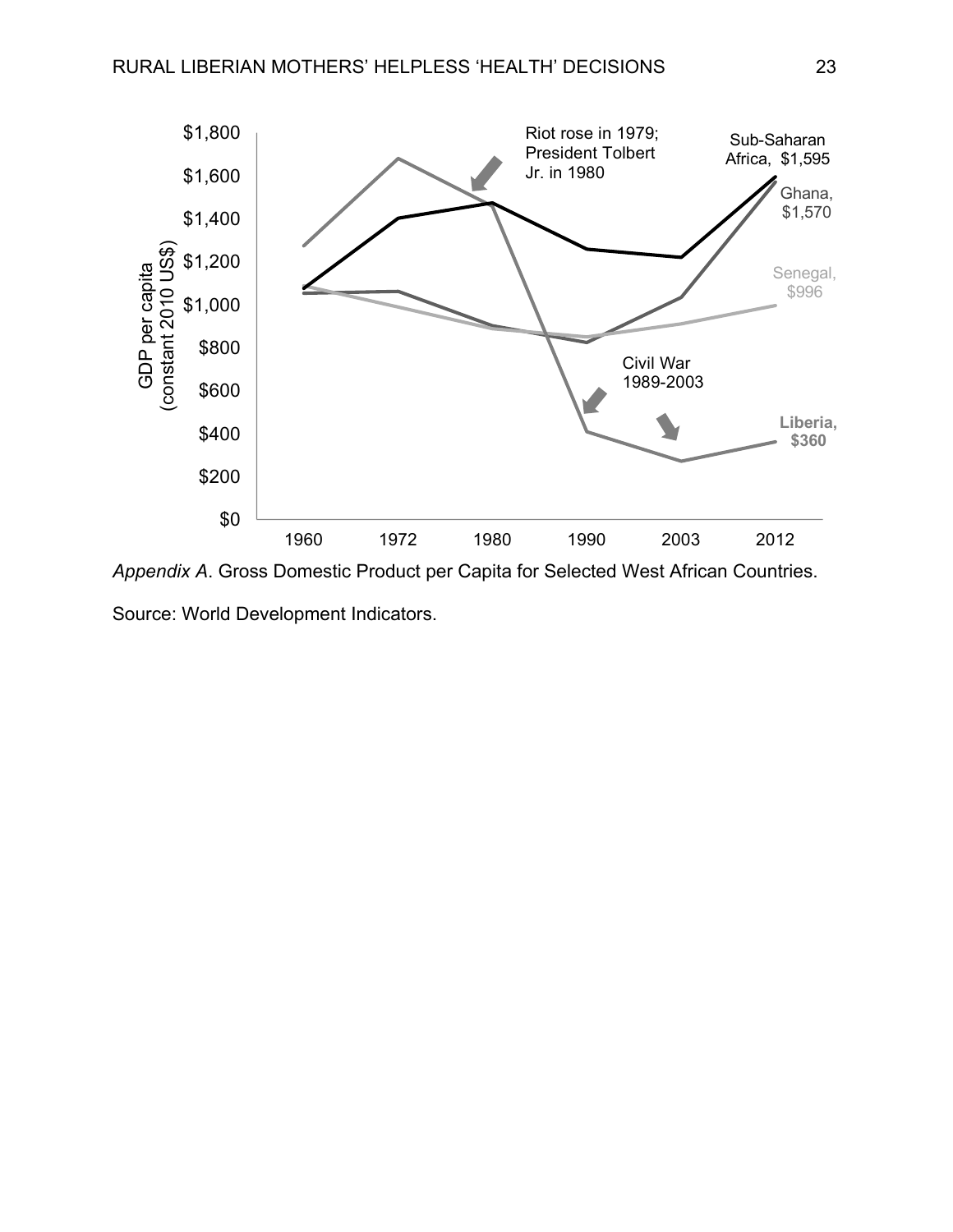# Appendix B

# *Correlations for Key Variables*

|                                                                           | Armed<br>forces | Adolescent<br>fertility rate | Life<br>expectancy<br>at birth,<br>female | Life<br>expectancy<br>at birth,<br>male | Incidence of<br>tuberculosis | Immunization<br>, measles | Health<br>expenditure | Crop<br>production | Food<br>production<br>index |
|---------------------------------------------------------------------------|-----------------|------------------------------|-------------------------------------------|-----------------------------------------|------------------------------|---------------------------|-----------------------|--------------------|-----------------------------|
| Armed forces<br>personnel<br>(%of total<br>labor force)                   |                 | $.53*$                       | $-0.61**$                                 | $-.54*$                                 | $-.58**$                     | $-.78***$                 | $-.82***$             | $-.48*$            | $-.62**$                    |
| Adolescent<br>fertility rate<br>(births per<br>1,000 women<br>ages 15-19) |                 |                              | $-0.97***$                                | $-0.96***$                              | $-.96*$                      | $-0.61***$                | $-.93***$             | $-.67***$          | $-.90***$                   |
| Life<br>expectancy<br>at birth,<br>female<br>(years)                      |                 |                              |                                           | .99***                                  | .99***                       | $.69**$                   | $.95***$              | $.72***$           | $.93***$                    |
| Life<br>expectancy<br>at birth, male<br>(years)                           |                 |                              |                                           |                                         | .99***                       | $.70**$                   | $.96***$              | $.79***$           | .95***                      |
| Incidence of<br>tuberculosis<br>(per 100,000                              |                 |                              |                                           |                                         |                              | $.59*$                    | $.92***$              | $.78***$           | $.94***$                    |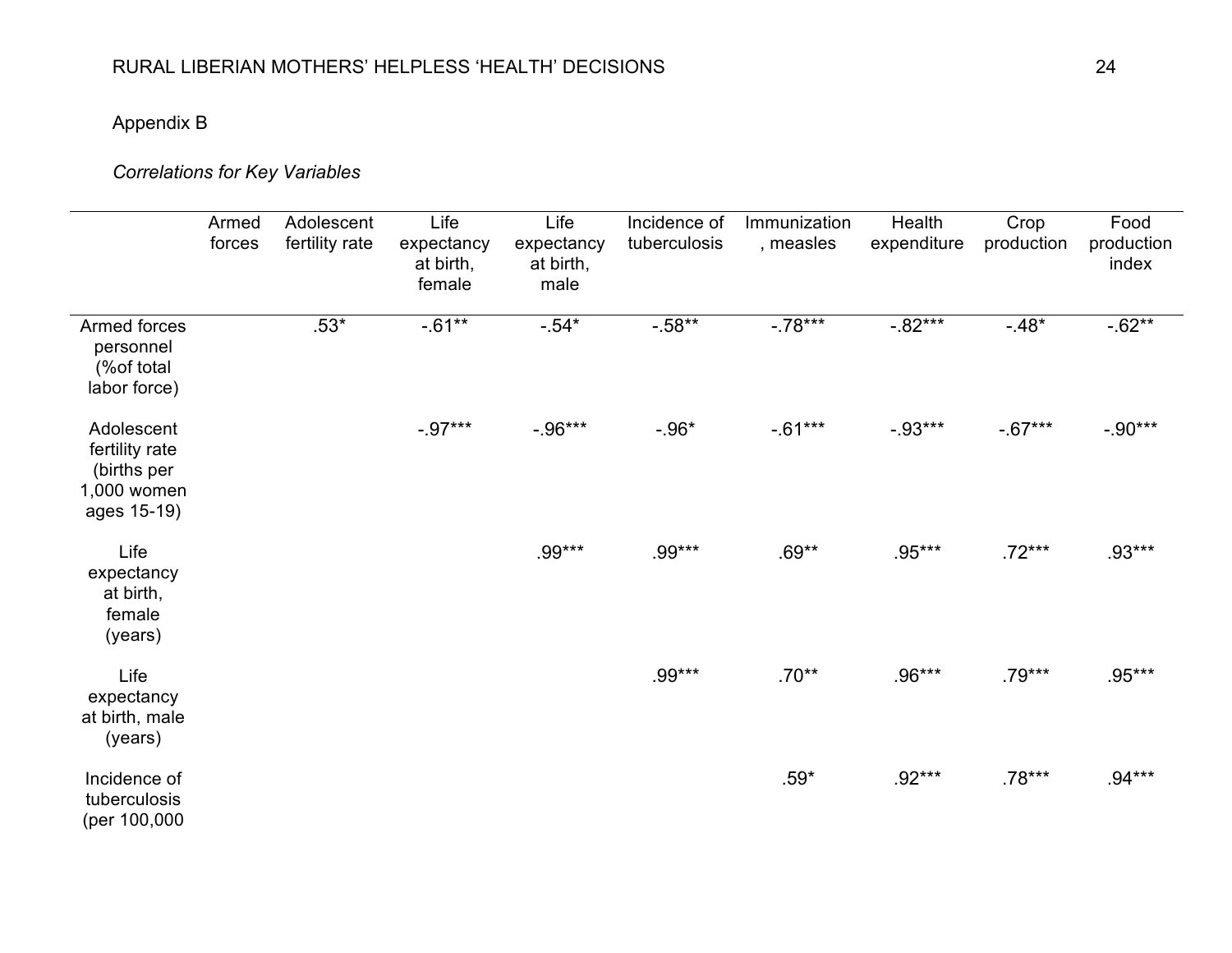### RURAL LIBERIAN MOTHERS' HELPLESS 'HEALTH' DECISIONS 25

| people)                                                                 |          |        |          |
|-------------------------------------------------------------------------|----------|--------|----------|
| Immunization<br>, measles (%<br>of children<br>$12 - 23$<br>months old) | $.75***$ | $-.02$ | $.73**$  |
| Health<br>expenditure<br>(US\$)                                         |          | .01    | $.95***$ |
| Crop<br>production<br>Index (2004-<br>$2006 = 100$                      |          |        | $.88***$ |
| Food<br>production<br>index (2004-<br>$2006 = 100$                      |          |        |          |

\*p < .05, two tailed. \*\*p < .01, two tailed. \*\*\*p < .001, two tailed.

*Note*. Years, variables, country chosen from the source for linear correlation matrix

Source: *World Bank*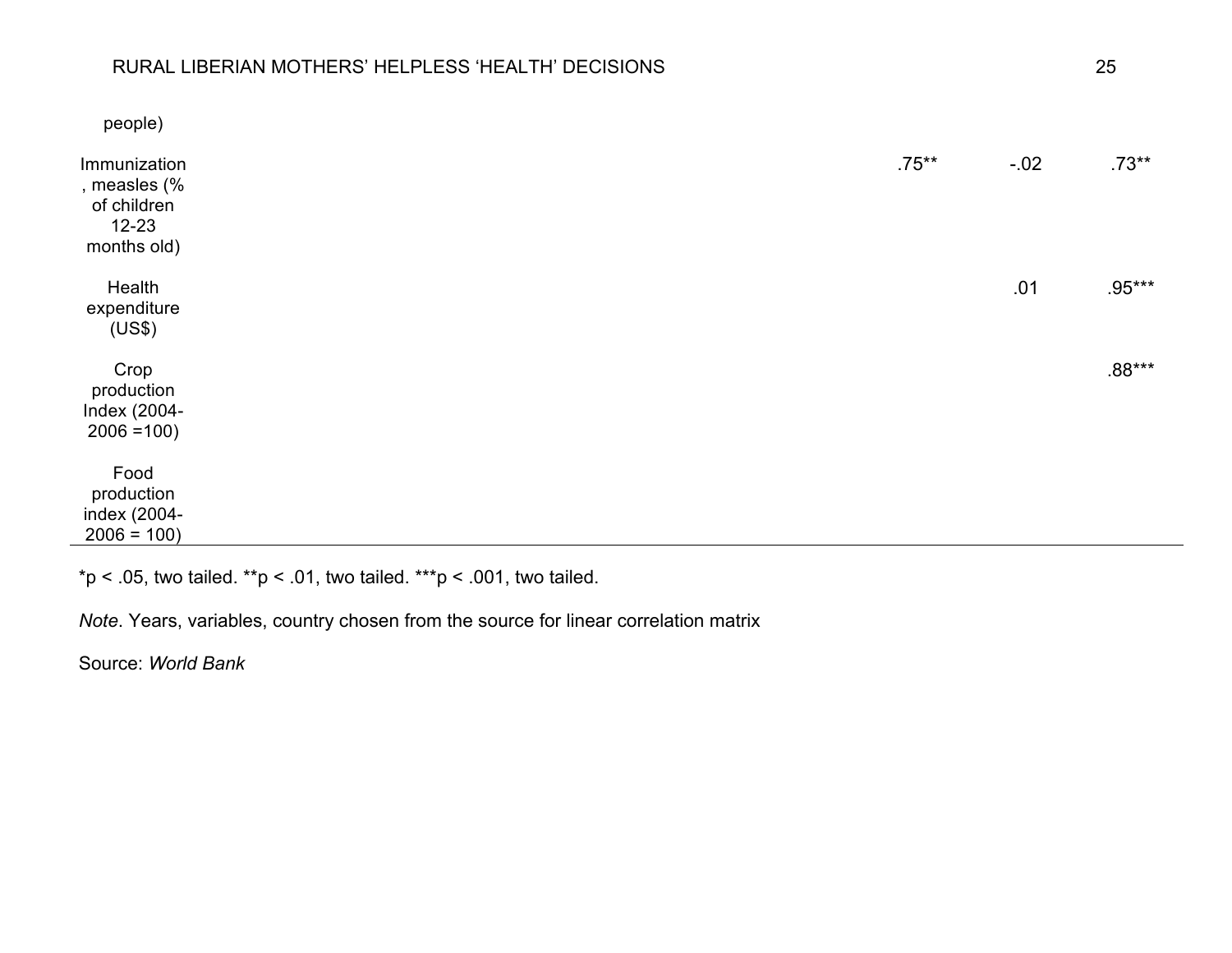Appendix C

*Rice Productivity*

| Year                                                                          | 1961    | 1985  | 1990  | 1995    | 2000  | 2013   | 2040    |  |  |
|-------------------------------------------------------------------------------|---------|-------|-------|---------|-------|--------|---------|--|--|
| Rice Productivity (kg/ha)                                                     |         | 1252* | 1028* | $1124*$ | 1290* | 1923** |         |  |  |
| World's Average Rice Productivity (kg/ha)                                     | 2070*** |       |       | 3430*** |       |        | 4520*** |  |  |
| *Source: FAO corporate document repository                                    |         |       |       |         |       |        |         |  |  |
| **Source: Center on Conflict and Development at Texas A&M University (ConDev) |         |       |       |         |       |        |         |  |  |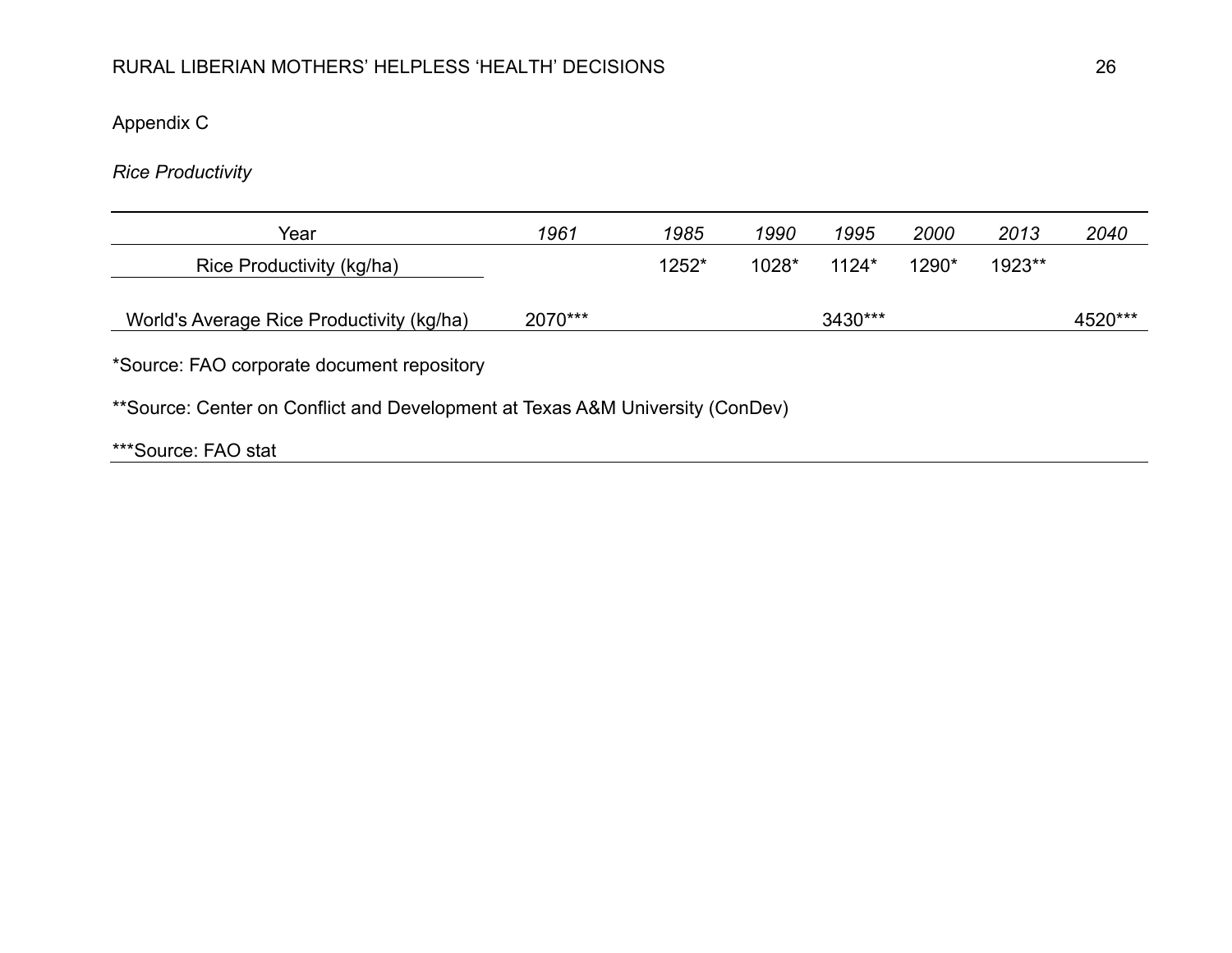## Appendix D

### *Cultivation Cycle of Rice in Liberia*

|                    | Jan            | Feb | Mar       | Apr            | May             | Jun              | Jul | Aug         | Sep | Oct          | Nov           | Dec            |
|--------------------|----------------|-----|-----------|----------------|-----------------|------------------|-----|-------------|-----|--------------|---------------|----------------|
|                    |                |     | Brush (M) |                |                 |                  |     |             |     |              |               |                |
|                    |                |     |           | Fell Trees (M) |                 |                  |     |             |     |              |               |                |
|                    |                |     |           | Burn $(M+F)$   |                 |                  |     |             |     |              |               |                |
| <b>Upland Rice</b> |                |     |           |                | Clear Farms (M) |                  |     |             |     |              |               |                |
| Farm (87%          |                |     |           |                |                 | Plant Rice (M+F) |     |             |     |              |               |                |
| Answered)          |                |     |           |                |                 |                  |     | Weed $(F)$  |     |              |               |                |
|                    |                |     |           |                |                 |                  |     |             |     | Bird $(M+F)$ |               |                |
|                    |                |     |           |                |                 | Fence/Trap (M)   |     |             |     |              |               |                |
|                    |                |     |           |                |                 |                  |     |             |     |              | Harvest (M+F) |                |
| Swamp Rice         |                |     |           |                |                 |                  |     |             |     |              |               |                |
| (Double-           | <b>Harvest</b> |     |           |                |                 |                  |     | Clear/Plant |     |              |               | <b>Harvest</b> |
| cropping)          | $(M+F)$        |     |           |                |                 |                  |     | $(M+F)$     |     | Weed $(F)$   |               | $(M+F)$        |

*Note*. M = male, F = female, M+F = male and female task

Source: Currens (1976), ConDev Food-Security Assessment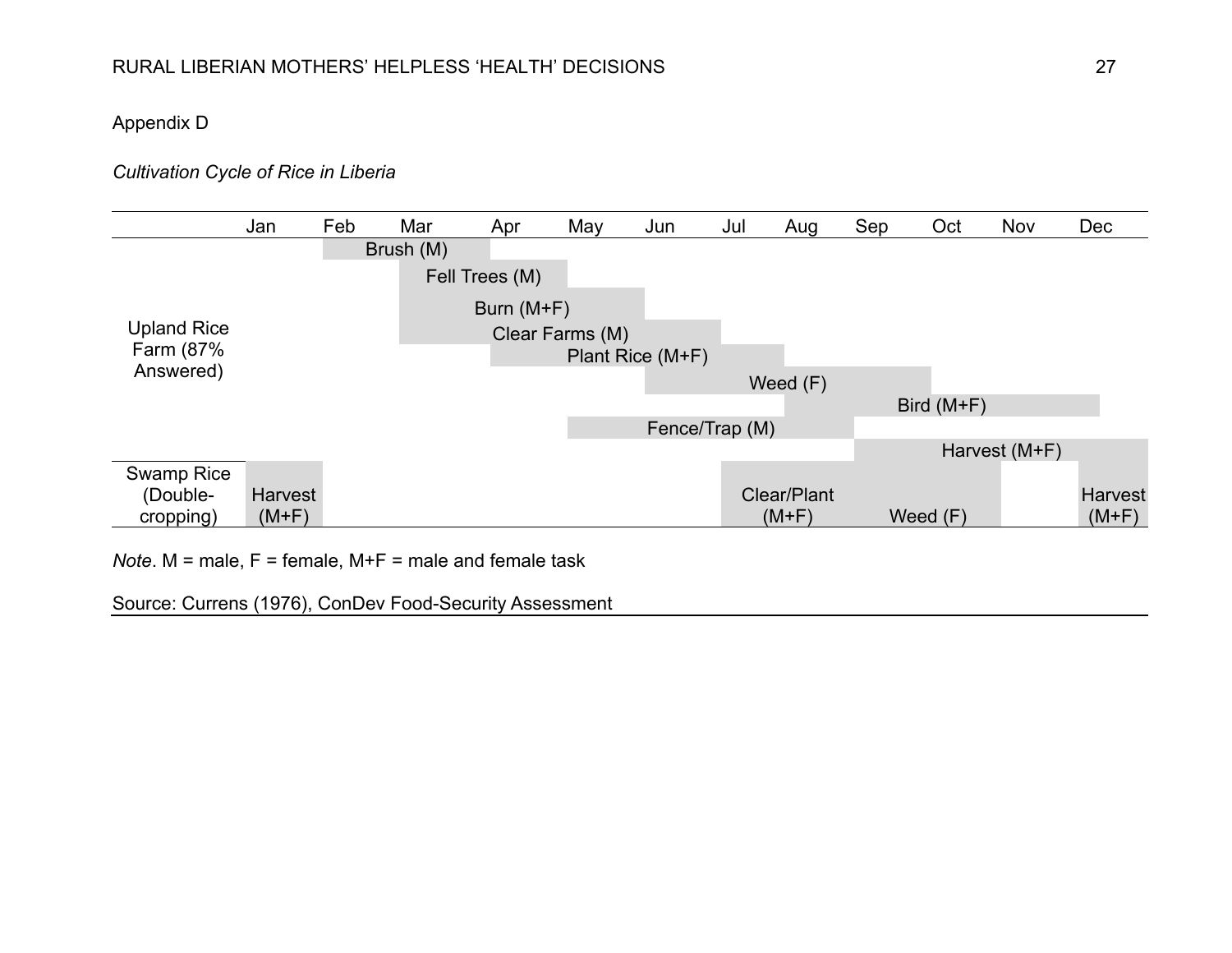## Appendix E

# *Three-Way Contingency Table (The 2007 LDHS)*

|                         | <b>Categorical Age and Residence</b> |                |           |       |       |       |       |       |       |       |       |       |                |     |
|-------------------------|--------------------------------------|----------------|-----------|-------|-------|-------|-------|-------|-------|-------|-------|-------|----------------|-----|
| <b>Categorical BMI</b>  | $15 - 19$                            |                | $20 - 24$ |       | 25-29 |       | 30-34 |       | 35-39 |       | 40-44 |       | 45-49          |     |
|                         | Urban                                | Rural          | Urban     | Rural | Urban | Rural | Urban | Rural | Urban | Rural | Urban | Rural | Urban Rural    |     |
| Underweight             | 17                                   | 36             | 40        | 55    | 28    | 63    | 22    | 66    | 18    | 37    | 3     | 27    | $\overline{2}$ | 28  |
| (BMI<18.5)              | 32%                                  | 68%            | 42%       | 58%   | 31%   | 69%   | 25%   | 75%   | 33%   | 67%   | 10%   | 90%   | 7%             | 93% |
| Normal (18.5-24.9)      | 117                                  | 174            | 337       | 430   | 389   | 561   | 233   | 477   | 146   | 311   | 64    | 177   | 41             | 163 |
|                         | 40%                                  | 60%            | 40%       | 56%   | 40%   | 59%   | 30%   | 67%   | 32%   | 68%   | 27%   | 73%   | 20%            | 80% |
| Overweight (25-29.9)    | 3                                    | $\overline{7}$ | 28        | 32    | 50    | 42    | 53    | 32    | 23    | 29    | 11    | 13    | 7              | 17  |
|                         | 30%                                  | 70%            | 47%       | 53%   | 54%   | 46%   | 62%   | 38%   | 44%   | 56%   | 46%   | 54%   | 29%            | 71% |
| Obesity (BMI of 30 or 2 |                                      | $\overline{4}$ | 29        | 9     | 67    | 23    | 85    | 48    | 49    | 52    | 27    | 29    | 23             | 36  |
| greater)                | 33%                                  | 67%            | 76%       | 24%   | 74%   | 26%   | 64%   | 36%   | 49%   | 51%   | 48%   | 52%   | 39%            | 61% |
| Total                   | 139                                  | 221            | 434       | 526   | 534   | 689   | 393   | 623   | 236   | 429   | 105   | 246   | 73             | 244 |
|                         | 39%                                  | 61%            | 45%       | 55%   | 44%   | 56%   | 39%   | 61%   | 35%   | 65%   | 30%   | 70%   | 23%            | 77% |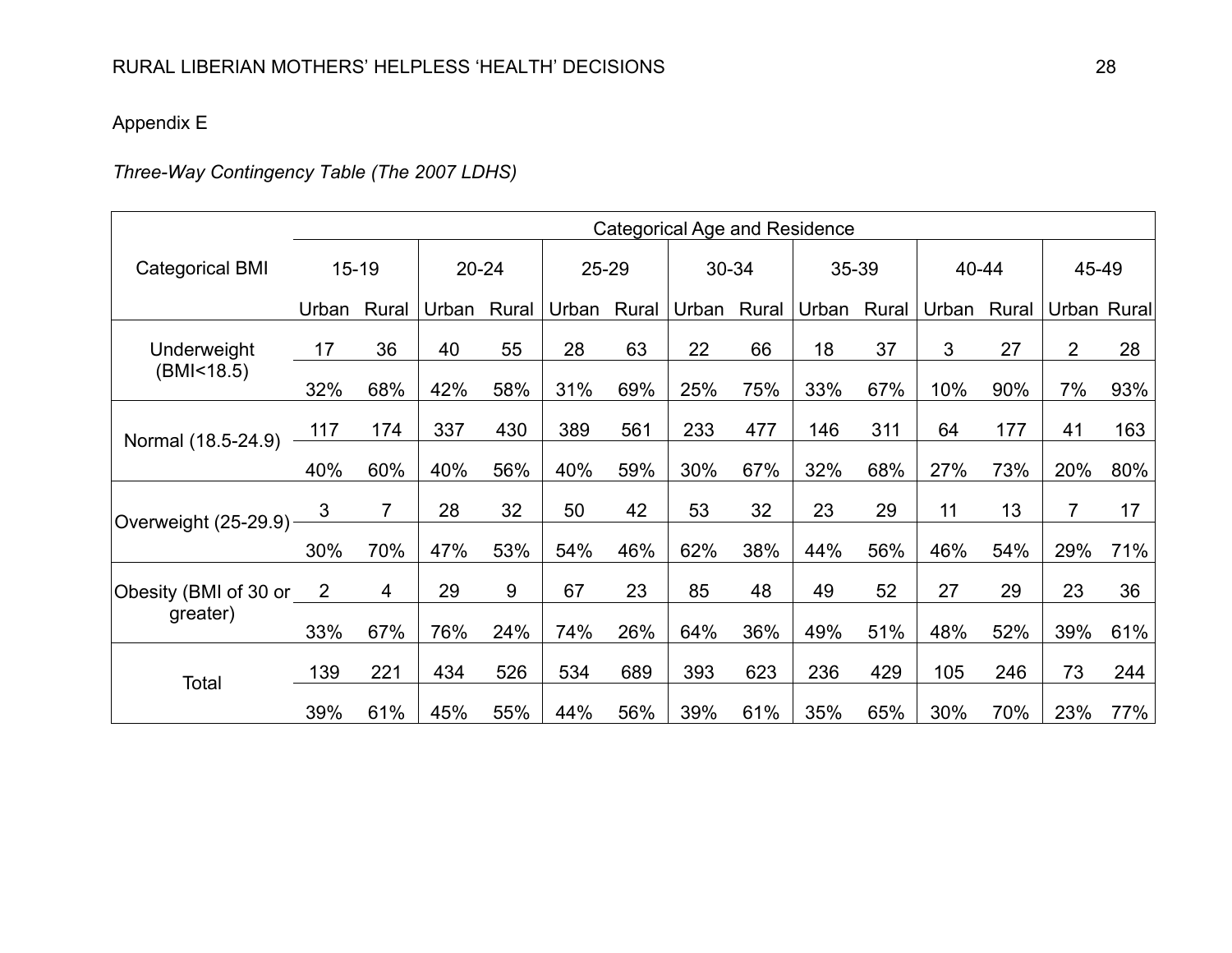## Appendix F

# *Three-Way Contingency Table (The 2013 LDHS)*

|                          | <b>Categorical Age and Residence</b> |                |           |       |       |       |       |       |       |       |             |     |       |       |
|--------------------------|--------------------------------------|----------------|-----------|-------|-------|-------|-------|-------|-------|-------|-------------|-----|-------|-------|
| <b>Categorical BMI</b>   | $15 - 19$                            |                | $20 - 24$ |       | 25-29 |       | 30-34 |       | 35-39 |       | 40-44       |     | 45-49 |       |
|                          | Urban                                | Rural          | Urban     | Rural | Urban | Rural | Urban | Rural | Urban | Rural | Urban Rural |     | Urban | Rural |
| Underweight              | 74                                   | 88             | 29        | 46    | 15    | 35    | 12    | 34    | 8     | 24    | 10          | 28  | 6     | 26    |
| (BMI < 18.5)             | 46%                                  | 54%            | 39%       | 61%   | 30%   | 70%   | 26%   | 74%   | 25%   | 75%   | 26%         | 74% | 19%   | 81%   |
| Normal (18.5-24.9)       | 310                                  | 396            | 268       | 365   | 236   | 361   | 128   | 268   | 123   | 257   | 64          | 200 | 54    | 177   |
|                          | 44%                                  | 56%            | 42%       | 58%   | 40%   | 60%   | 32%   | 68%   | 32%   | 68%   | 24%         | 76% | 23%   | 77%   |
|                          | 16                                   | 16             | 28        | 19    | 27    | 48    | 22    | 38    | 26    | 32    | 22          | 26  | 16    | 23    |
| Overweight $(25-29.9)$ – | 50%                                  | 50%            | 60%       | 40%   | 36%   | 64%   | 37%   | 63%   | 45%   | 55%   | 46%         | 54% | 41%   | 59%   |
| Obesity (BMI of 30 or    | 12                                   | $\overline{7}$ | 31        | 16    | 46    | 40    | 49    | 60    | 70    | 55    | 60          | 55  | 35    | 55    |
| greater)                 | 63%                                  | 37%            | 66%       | 34%   | 53%   | 47%   | 45%   | 55%   | 56%   | 44%   | 52%         | 48% | 39%   | 61%   |
| Total                    | 412                                  | 507            | 356       | 446   | 324   | 484   | 211   | 400   | 227   | 368   | 156         | 309 | 111   | 281   |
|                          | 45%                                  | 55%            | 44%       | 56%   | 40%   | 60%   | 35%   | 65%   | 38%   | 62%   | 34%         | 66% | 28%   | 72%   |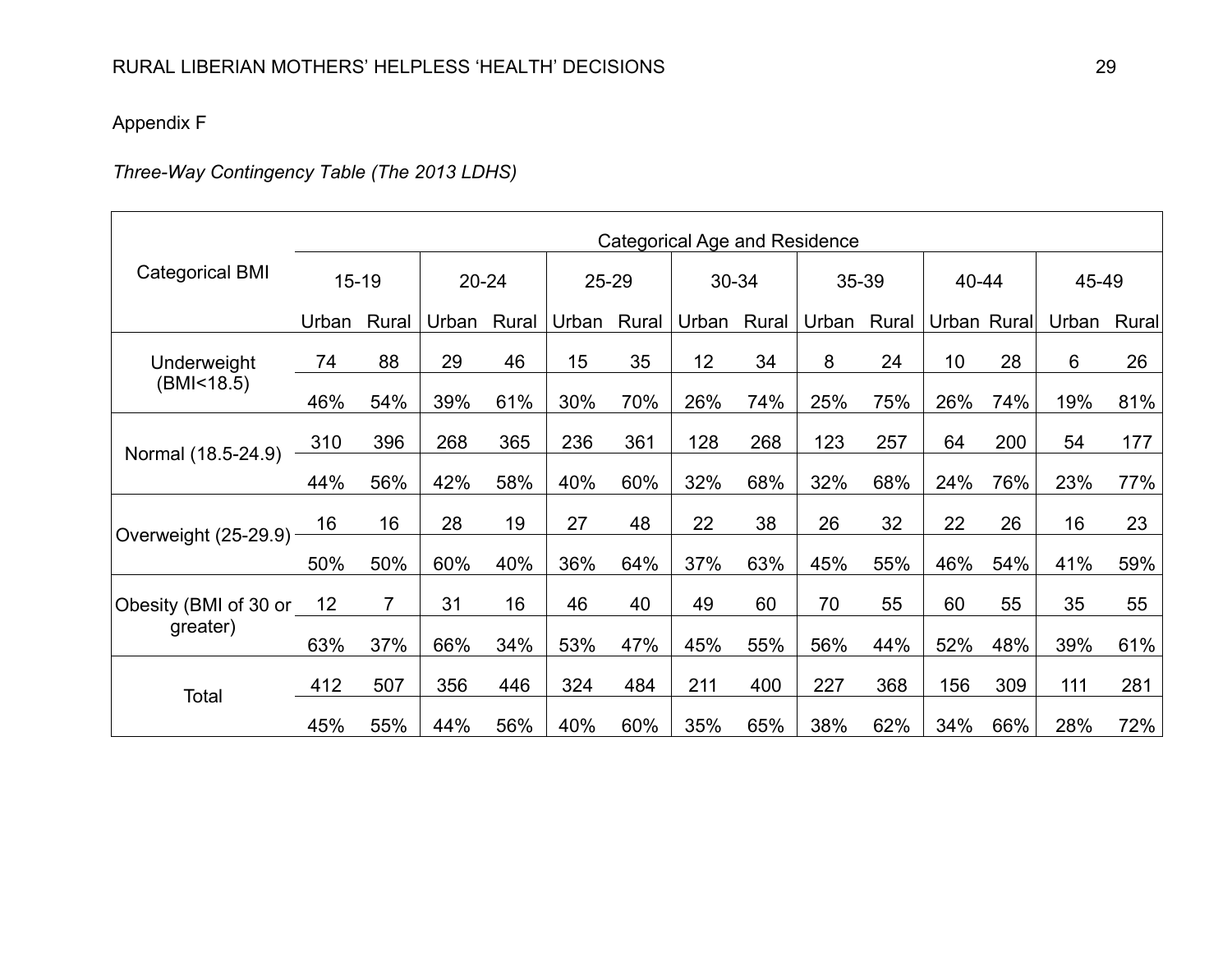### RURAL LIBERIAN MOTHERS' HELPLESS 'HEALTH' DECISIONS 30

## Appendix G Three-Way Contingency Table (The 2007 LDHS) Wealth Index/Age/Residence

|                     | <b>Categorical Age and Residence</b> |       |       |     |     |       |     |       |                                                       |       |     |       |       |       |
|---------------------|--------------------------------------|-------|-------|-----|-----|-------|-----|-------|-------------------------------------------------------|-------|-----|-------|-------|-------|
| <b>Wealth Index</b> | $15 - 19$                            |       | 20-24 |     |     | 25-29 |     | 30-34 |                                                       | 35-39 |     | 40-44 |       | 45-49 |
|                     | Urban                                | Rural | Urban |     |     |       |     |       | Rural Urban Rural Urban Rural Urban Rural Urban Rural |       |     |       | Urban | Rural |
| Poorest             | 10                                   | 95    | 17    | 219 | 17  | 226   | 11  | 227   | 7                                                     | 156   | 9   | 102   | 3     | 99    |
|                     | 10%                                  | 90%   | 7%    | 93% | 7%  | 93%   | 5%  | 95%   | 4%                                                    | 96%   | 8%  | 92%   | 3%    | 97%   |
| Poorer              | 17                                   | 66    | 43    | 148 | 47  | 236   | 39  | 189   | 25                                                    | 140   | 5   | 86    | 13    | 91    |
|                     | 20%                                  | 80%   | 23%   | 77% | 17% | 83%   | 17% | 83%   | 15%                                                   | 85%   | 5%  | 95%   | 13%   | 87%   |
| Middle              | 34                                   | 51    | 84    | 126 | 95  | 157   | 67  | 145   | 38                                                    | 99    | 27  | 55    | 20    | 44    |
|                     | 40%                                  | 60%   | 40%   | 60% | 38% | 62%   | 32% | 68%   | 28%                                                   | 72%   | 33% | 67%   | 31%   | 69%   |
| Richer              | 53                                   | 25    | 160   | 63  | 201 | 80    | 137 | 73    | 86                                                    | 51    | 33  | 22    | 25    | 15    |
|                     | 68%                                  | 32%   | 72%   | 28% | 72% | 28%   | 65% | 35%   | 63%                                                   | 37%   | 60% | 40%   | 63%   | 37%   |
| <b>Richest</b>      | 37                                   | 12    | 163   | 21  | 205 | 29    | 160 | 28    | 99                                                    | 17    | 37  | 5     | 18    | 5     |
|                     | 76%                                  | 24%   | 89%   | 11% | 88% | 12%   | 85% | 15%   | 85%                                                   | 15%   | 88% | 12%   | 78%   | 22%   |
|                     | 151                                  | 249   | 467   | 577 | 565 | 728   | 414 | 662   | 255                                                   | 463   | 111 | 270   | 79    | 254   |
| Total               | 38%                                  | 62%   | 45%   | 55% | 44% | 56%   | 38% | 62%   | 36%                                                   | 64%   | 29% | 71%   | 24%   | 76%   |